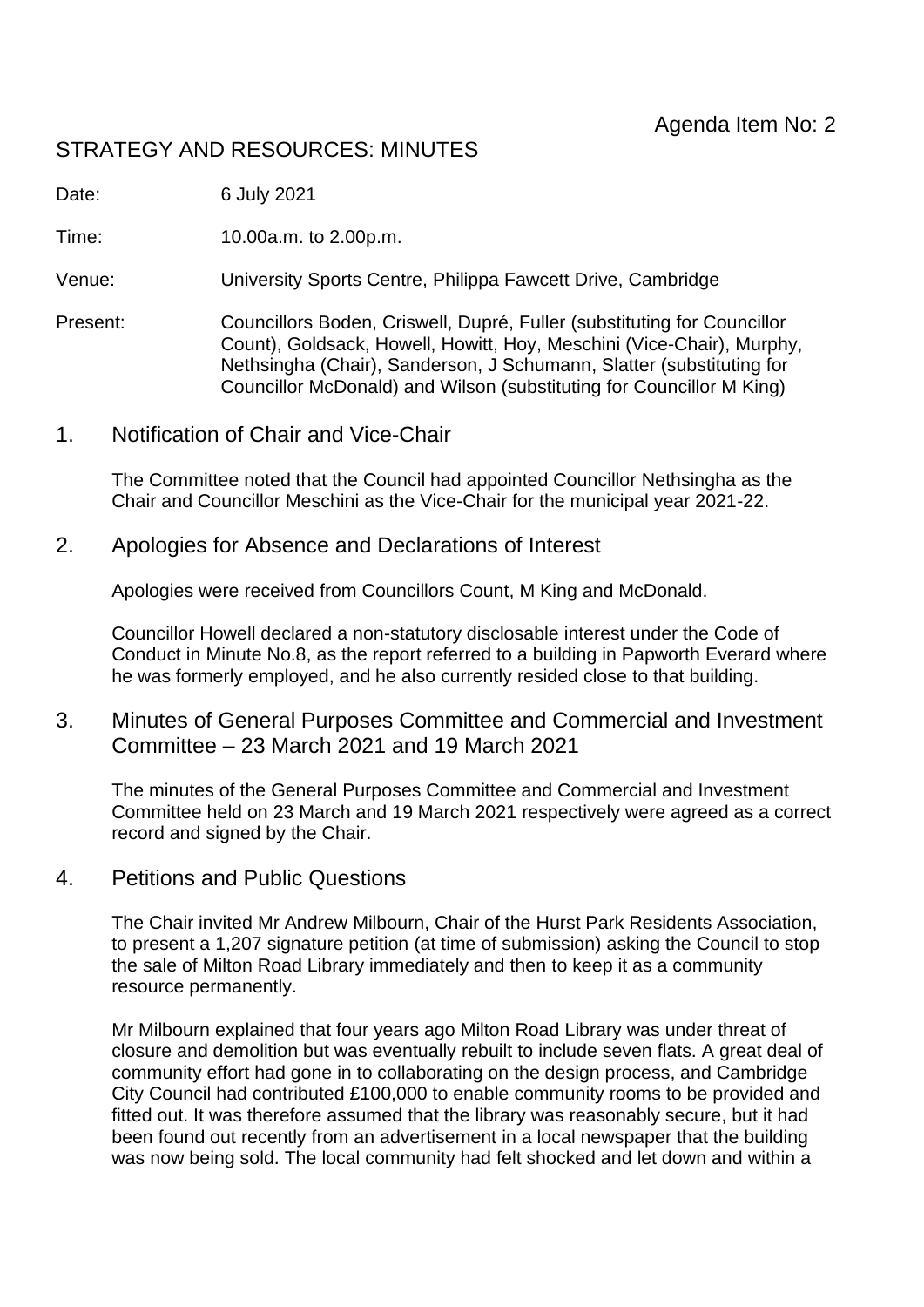week 1,000 people had signed the petition, and 100 people had attended a demonstration at the library.

He therefore called on the Council to use its influence as the sole shareholder and controlling entity of This Land Ltd to pause the sale of the Milton Road library building with immediate effect. This would allow time for alternative solutions to be explored which would enable the site to be permanently saved as a community asset. If the sale of the freehold went ahead the library would be lost within 25 years when the current lease ran out. A great deal of community effort had gone into creating this new community resource and it would be a tragedy to lose it when it had already existed for around 100 years.

He explained that the County Council was paying an annual rent to This Land of £51,000, which meant that Milton Road Library was more expensive than similar libraries. The long term rental agreement did not provide an adequate guarantee, and the Council could easily buy itself out of this agreement with the 23 years remaining. He suggested that This Land was unlikely to make a profit on the sale despite obtaining a prime Cambridge site. This Land had also encumbered the Council with rental costs of 1.275m over 25 years. The Council could therefore lose approximately £2m from disposing of the land and then having to rent its own library.

The Chair thanked Mr Milbourn for his presentation.

Six public questions had been received which would be taken at the relevant agenda items.

### 5. Joint Agreement – Action Plan

The Director Business Improvement and Development (BID) reported on the action plan describing activity to deliver the new priorities and approaches for achieving improved outcomes for the people of Cambridgeshire as set out in the Joint Agreement. She drew attention to the background to the signing of the Joint Agreement on 14 May 2021. The new Administration was committed to turning its Joint Agreement into tangible actions which would be monitored openly and transparently. It was noted that over the next few months the Policy and Services Committees would develop the outline actions into formal plans, which would be tested, discussed, and agreed through the committee process. Monitoring delivery of the Joint Agreement was important to assess whether the Council was achieving what it had set out to do, which included delivering value for money, and meeting the needs of residents and customers. A Joint Agreement tracker was being developed with the proposal that the Strategy and Resources Committee review the tracker at each meeting of this municipal year.

The Chair invited two members of the public and Cambridge City Councillor Scutt to address the Committee.

In the absence of Ms Anne Hamill, the Democratic Services Manager, read out her question. "Paragraph 2.7 of today's agenda papers states that '[the new administration] will also start a radical overhaul or replacement of the Council's development company 'This Land' with the aim of redirecting it towards building genuinely affordable housing and supported living facilities'. Action reference F.4 also states '[the] position of This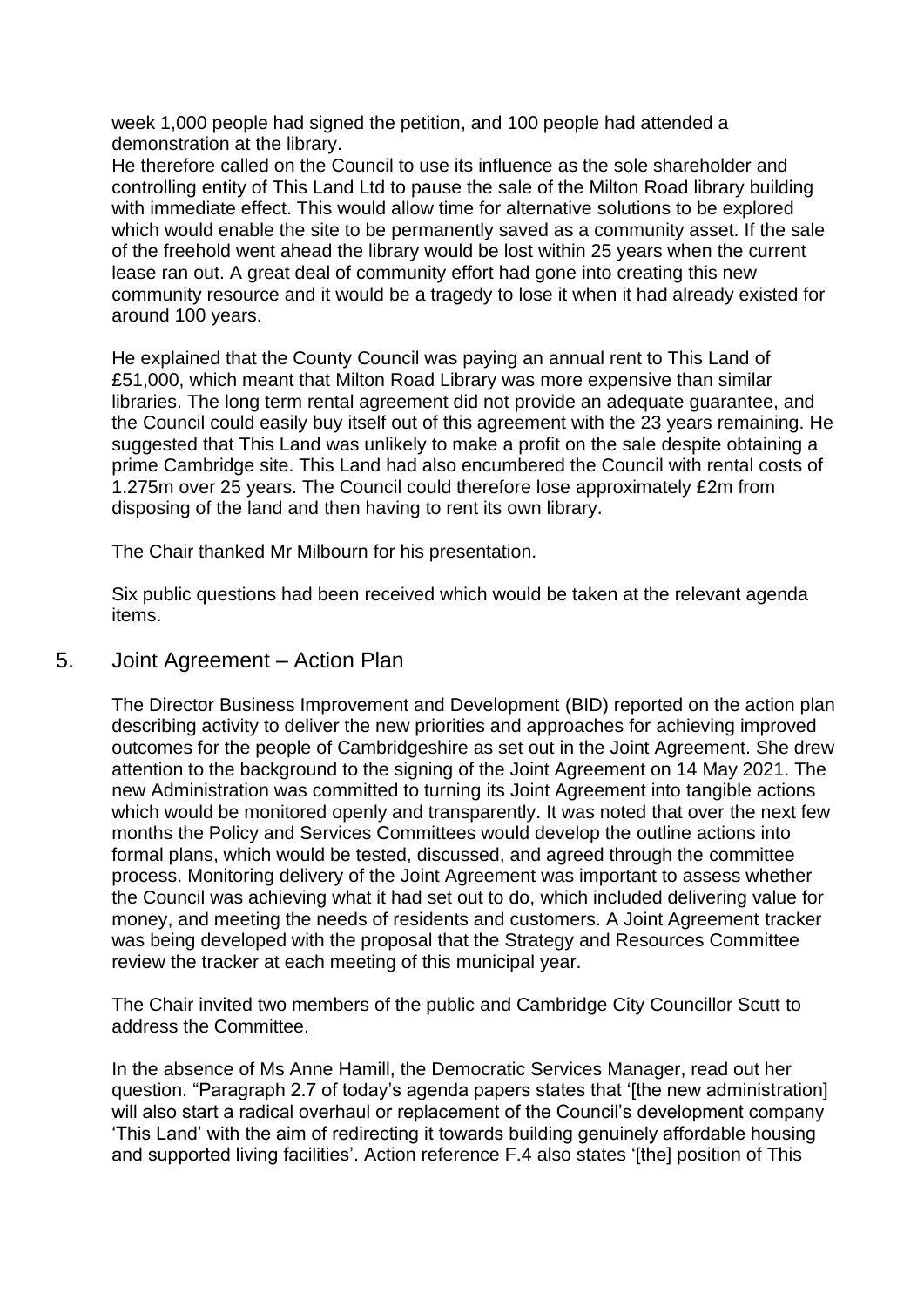Land to be considered within LGA Peer Challenge and an action plan produced with a target date for completion of September 2021.

By the end of 2020 the county council had extended loans totalling £123million to This Land Ltd and the company had made cumulative losses of £15.7million to Dec 2019. Its financial year was extended to March 2021 but, with accounts so far unpublished, its recent financial performance cannot be assessed.

In the light of the company's recent developments of luxury housing in Cambridge, and its recent purchase of farmland in Hertfordshire, will the Council now undertake an immediate forensic audit into the affairs of the company, seek publication of its latest accounts (even on an interim basis) and also make public its Business Plan?"

Ms Nicky Webb asked her question as follows:

"When HPERA heard about the proposed sale we launched a petition on the council website which has already been signed by more than 1200 people in just a fortnight. We believe that it is totally in line with the policy statement at the end of para 2.3 in this committee's agenda papers, namely *'*We will keep the county's libraries open, in public ownership, and ensure their services remain free for everyone on Universal Credit'. In view of This Land's reliance on loans from the county council for its operations it would seem reasonable that the executive directors on behalf of the council as shareholder should remind the board of its stated policy to keep libraries, and in particular, Milton Road library, in public ownership. Can officers and/or councillors therefore assure us today that the sale of Milton Rd library has been, or will be, paused to enable alternative options to be explored?"

Cambridge City Councillor Jocelynne Scutt reported that This Land proposed selling the freehold of Milton Road Library (including the Library and flats). She asked what steps the Council would take to ensure that Milton Road Library remained a community library facility, and to ensure the £100,000 contributed by Cambridge City Council to the community space in the library was not lost to the public. In her view, the 25 year lease was simply unacceptable. The proposed sale raised concerns about This Land. It had commenced as a company called Cambridgeshire Housing Investment Company (CHIC) with three directors two of whom were officers of the County Council. Since then numerous directors had come and gone with the number exceeding the original three. She therefore queried whether this raised any concerns with Councillors.

She asked the County Council to immediately publish, for the benefit of Cambridgeshire residents and Council taxpayers, complete and open accounting of all the monies lent by the Council to CHIC and This Land, the lending terms, including interest rates, dates upon which interest payments were to be made and dates upon which the loans were to be repaid to the County, with a complete and open account of all or any payments of interest made on these loans by CHIC/This Land with a precise calendar of dates, and of all or any repayments of these loans and date/s of payments and, if no interest had been paid or delays in payments had occurred, upon what basis and authorised by whom and, if no repayments of loans had been made, what repayment requirements existed and when were the loans expected to be repaid.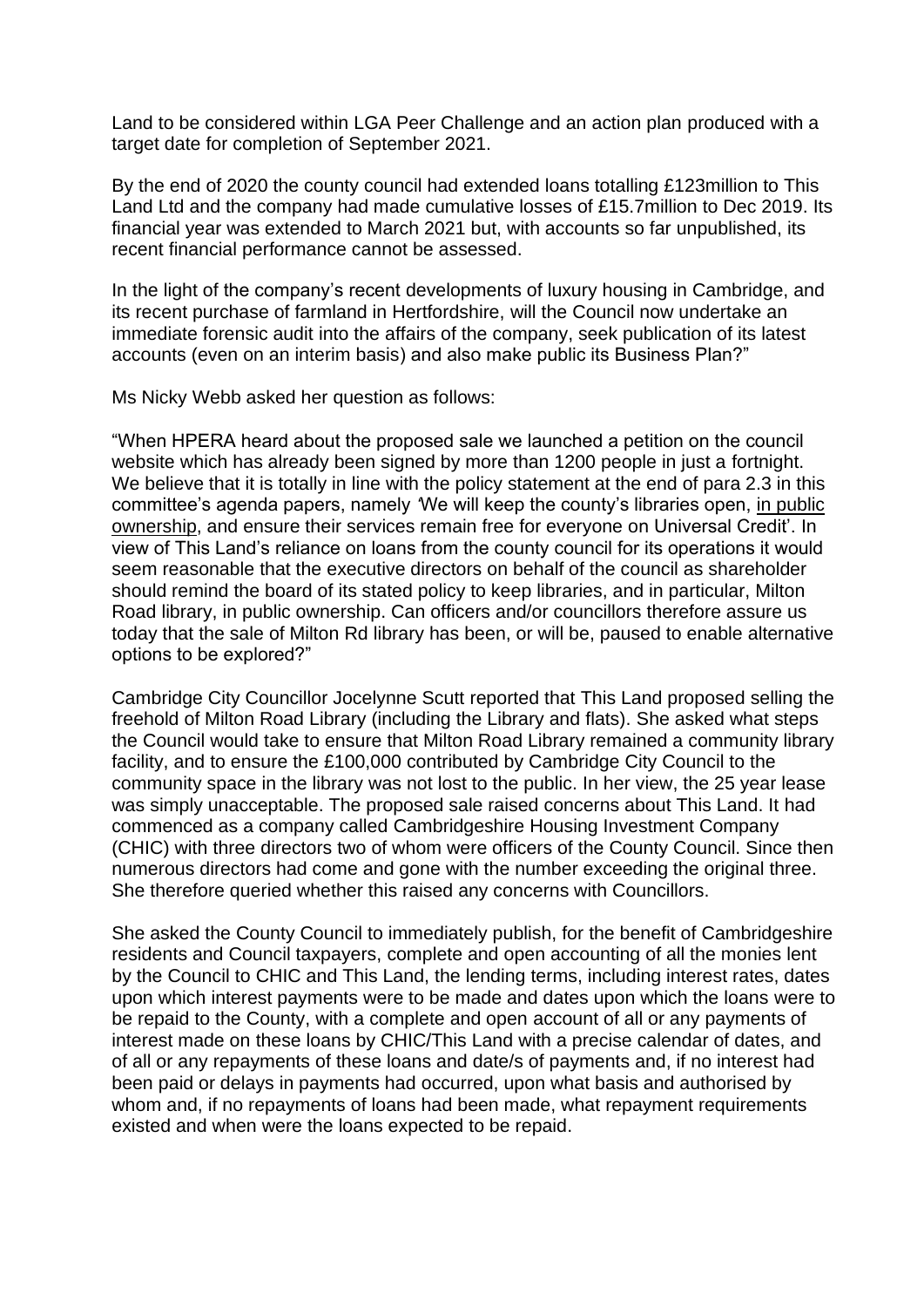The Chair thanked the public questioners for their questions and then invited the Chief Finance Officer (CFO) to respond to all three questions. He reported that the Council was the 100% shareholder of This Land, it was also the company's only Lender, and in relation to Milton Road Library, it was the tenant of the library and community space. The role of this Committee included oversight of the Council's assets (including leased assets) and taking decisions as shareholder of This Land. Decisions about libraries policy and service sat in the first instance with the Communities, Social Mobility and Inclusion Committee. It should be noted that the provision of buildings and accommodation was a product of service and policy needs rather than vice-versa. In other words, it was reasonable to expect that in the years to come the provision and location of libraries would not primarily be determined by the circumstances or terms on which the Council occupied an individual property, more decisive would be the needs of residents and readers expressed through Councillors' decision making and the business plan agreed each year.

Turning to the roles of the Committee, the Council sold the Milton Road site to This Land in May 2018. Following that disposal, the Council did not have a straightforward power as shareholder to instruct This Land to take a particular decision about Milton Road. There was a separation in law between the role of director and shareholder, and the Council had not reserved decisions about This Land's property transactions to the shareholder through the articles. As well as that general point, the current setup of This Land specifically, which was previously agreed, was that the Council dealt with the company on an arms-length basis as an investor, that the company had a commercial character and was therefore not a contracting authority for the purposes of the public procurement rules.

As the lender and mortgage holder for Milton Road, the decisions the Council had previously taken were as follows:

- January 2020, This Land gave notice that they intended to sell the property.
- February 2020, the Commercial and Investment Sub-Group decided it did not wish to pre-empt or repurchase the property (the purchase in prospect at that stage did not ultimately proceed)
- April 2020, the Commercial and Investment Committee (C&IC) received the This Land business plan, which committed to the sale of this property (and thereby vary the mortgage), forming a part of This Land's business success.
- October 2020, the Council agreed to a legally binding protocol for handling property sales by This Land. Through that agreement, the Council limited its pre-emption power to repurchase to only be available if the property had not been marketed or was being sold at less than market value.

In this constrained context, the leadership of the Joint Administration had requested that officers consider what scope the Council had to make any variations to the current proposal, particularly safeguarding the position as tenant. This was being actively worked on and involved negotiation with This Land and a potential purchaser so further details could not be given on this currently in a public answer.

The Council's current lease at Milton Road expired in May 2044. In 2020, the Council and This Land agreed to remove the five year breaks from the lease. The existing lease was already protected by the Landlord and Tenant Act 1954, this meant that the County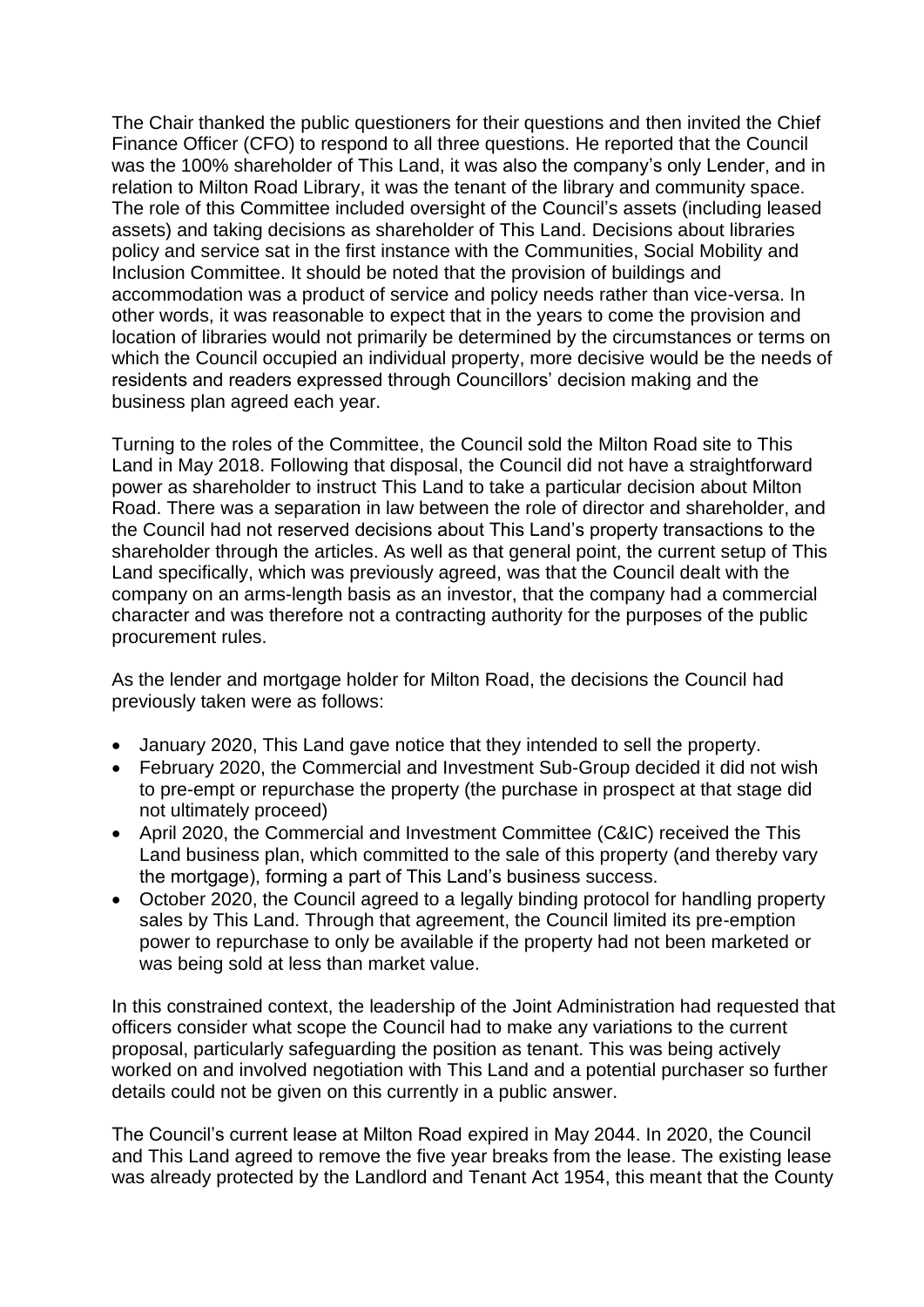Council had the statutory right, in most cases, to renew the lease when it expired in 2044 on terms not significantly less favourable than before, and there were only certain restricted grounds on which the Landlord could refuse to renew the lease, which had to be dealt with under a Court process should the Landlord seek to exercise them. On This Land more generally, page 166 of the agenda papers for this meeting set out the total financing provided to This Land as at 31 March 2021 and the repayment timescales. Since then, in this financial year, This Land had repaid £2.04m several weeks ahead of schedule. This meant the total amount currently on loan to This Land was £113.85m. It was also proposed to publish on the agenda page for this meeting a breakdown of all of the outbound and inbound loan advances and repayments and the years in which they were due to be repaid. Action Required.

Whilst principal amounts had been paid on time, there was a delay previously in receiving some interest payments from This Land. This was during a period where the Council was awaiting and then considering an updated business plan from This Land, and whilst the Council withheld advancing further loan funds until there was greater certainty, at the same time This Land needed to defer making interest payments. With the agreement of the revised business plan last year, this was resolved in August 2020, and This Land was now up-to-date, or ahead of schedule with both interest and principal, they had also paid a penalty sum, for the delays to interest payments. To date, the Council had not published the exact interest rates or exact dates for interest and principal payment on the basis that this information related to This Land's business activities and that if it were disclosed to a competitor it would be liable to cause harm to This Land's business.

The change in This Land's accounting date was reported at the February meeting of the C&IC. This Council had received the draft accounts for the 15 months ending 31 March 2021 from This Land and would consolidate these in its draft group financial statements to be published before 1 August 2021. Those are unaudited figures, but they show a profit before interest and taxation and a significant improvement in cash balance. The company continued to make significant interest payments to the Council, and this had been vital to mitigating the level of savings the Council would otherwise have made in recent years, and the This Land accounts continue to record an overall and growing deficit on the balance sheet. This aligned with the business plan adopted last year and this Committee was due to consider the annual update early in the Autumn. That would happen in the context of the review of This Land that the joint administration had committed to. The Local Government Association was expected to give an initial view through the peer challenge, and in order to ensure a thorough going over and specialist input the expectation was that an independent advisor would be engaged thereafter. There was coverage of This Land within the Council's internal audit plan, the company's accounts were subject to external audit and within the last fortnight the company had appointed its own internal auditors, at the Council's request.

Returning to Milton Road, page 105 of the Committee papers also recorded the significant spokes investment of £897k at the Ascham Road site retained by the Council a few metres away from Milton Road library, signalling the Council's ongoing investment in public buildings in that neighbourhood.

One Member asked City Councillor Scutt questions of clarification in relation to her public questions. She was asked as a former County Councillor how many libraries had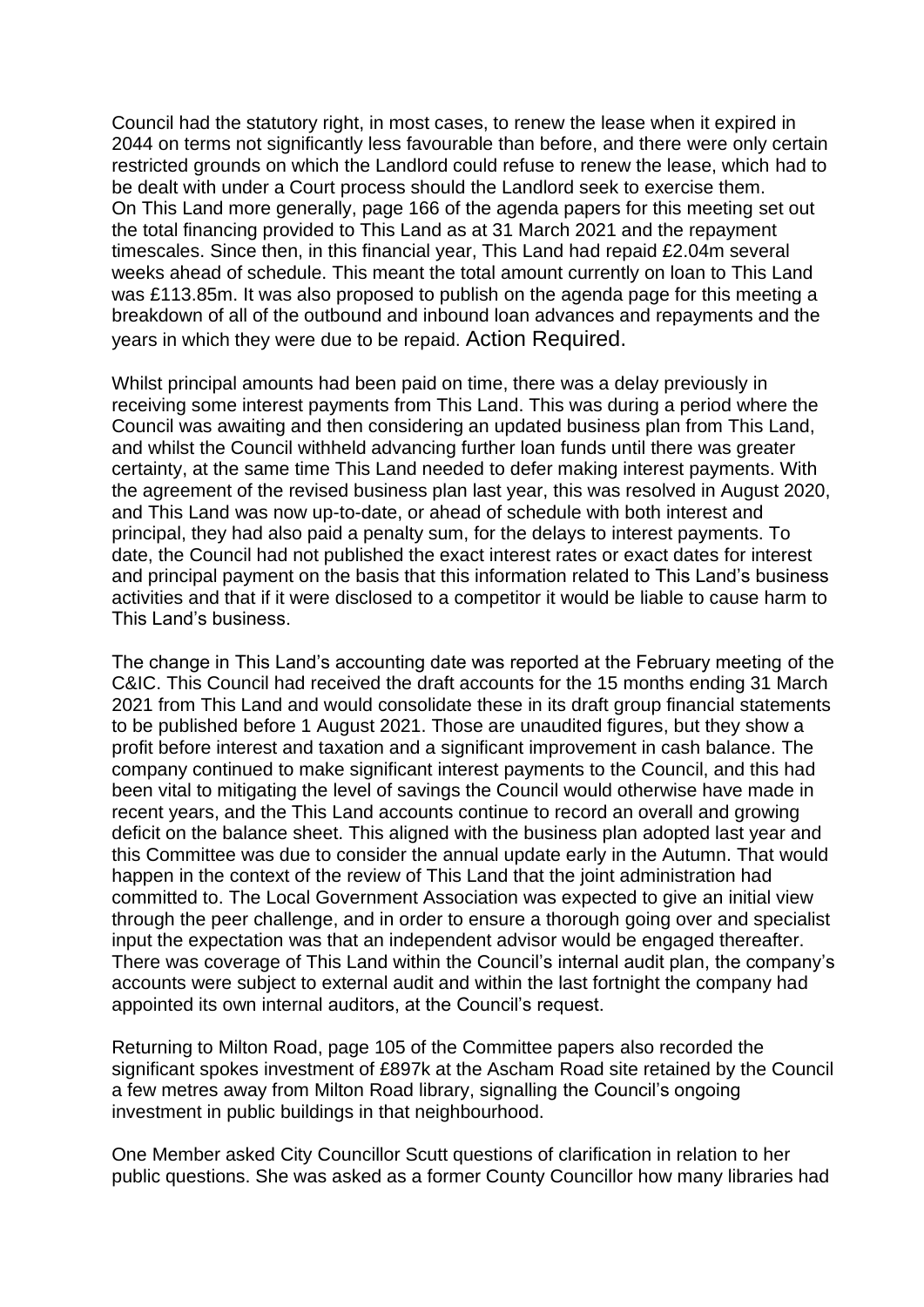been closed under the previous Conservative administration in the last four years, and whether she was aware that an arms-length company legally had to remain at armslength to avoid the Government perceiving it as a delivery vehicle and then requiring the Council to pay back any profits. City Councillor Scutt reported that this did not preclude every Councillor from being responsible for what This Land had been doing or what it did in the future. Whilst on the Council, Councillor Scutt confirmed that she had asked questions about This Land from the outset.

The Chair reported that the Joint Administration shared concerns raised about the way This Land was set up and managed, which had been made clear in the Joint Agreement. However, whilst it was important to look into the management of This Land, as the newly elected leader of the Council it was also important to consider the financial risk to the Council of any precipitant action in relation to this management. There was a need to make sure that any action did not put at serious risk the Council's wider aims and goals, which would not be the right thing for the residents of Cambridgeshire. The Joint Administration was very keen to preserve libraries, which were an important way for the Council to keep in touch with its residents so it would do all it could to ensure that Milton Library remain secure on its current site.

Individual Members raised the following issues in relation to the report:

- requested clarification as to whether This Land would be publishing its accounts and if they would show a profitable position, as well as the risks and financial implications associated with the Joint Administration taking an active role in This Land. The CFO reported that the accounts which were in draft form confirmed that This Land had paid the Council around £8m in interest. It was noted that the net benefit to the Council was approximately £6m a year, which was structured into future financing arrangements. The accounts for This Land were published as part of the Council's group accounts and then at Companies House. He advised the Committee that the company needed to maintain a commercial character and in order to do this there needed to be separation from the Council in terms of its operational decision making particularly in relation to public procurement rules. The immediate risk around arms-length was that it could be infringed but it was important to note that this did not prevent the Joint Administration from conducting a review of This Land.
- requested clarification as to the number of libraries which had been closed under the previous administration. The Director BID reported that no libraires had been closed.
- requested clarification as to which Members had been involved in extending the lease agreement for Milton Road Library to 25 years. The CFO reported that the removal of the lease breaks had been a proposal from This Land. Officers in the Property Team had been involved in the operational negotiations before it was considered by the Commercial and Investment Sub-Group.
- highlighted the fact that there had been a presentation on This Land for all Members of the County Council in November 2020. It was queried whether there had been any changes to the Business Plan since then. The CFO reported that the formal receipt of the updated Business Plan was in April 2020 with further shareholding monitoring since then. The main Member Seminar was held in the spring led by the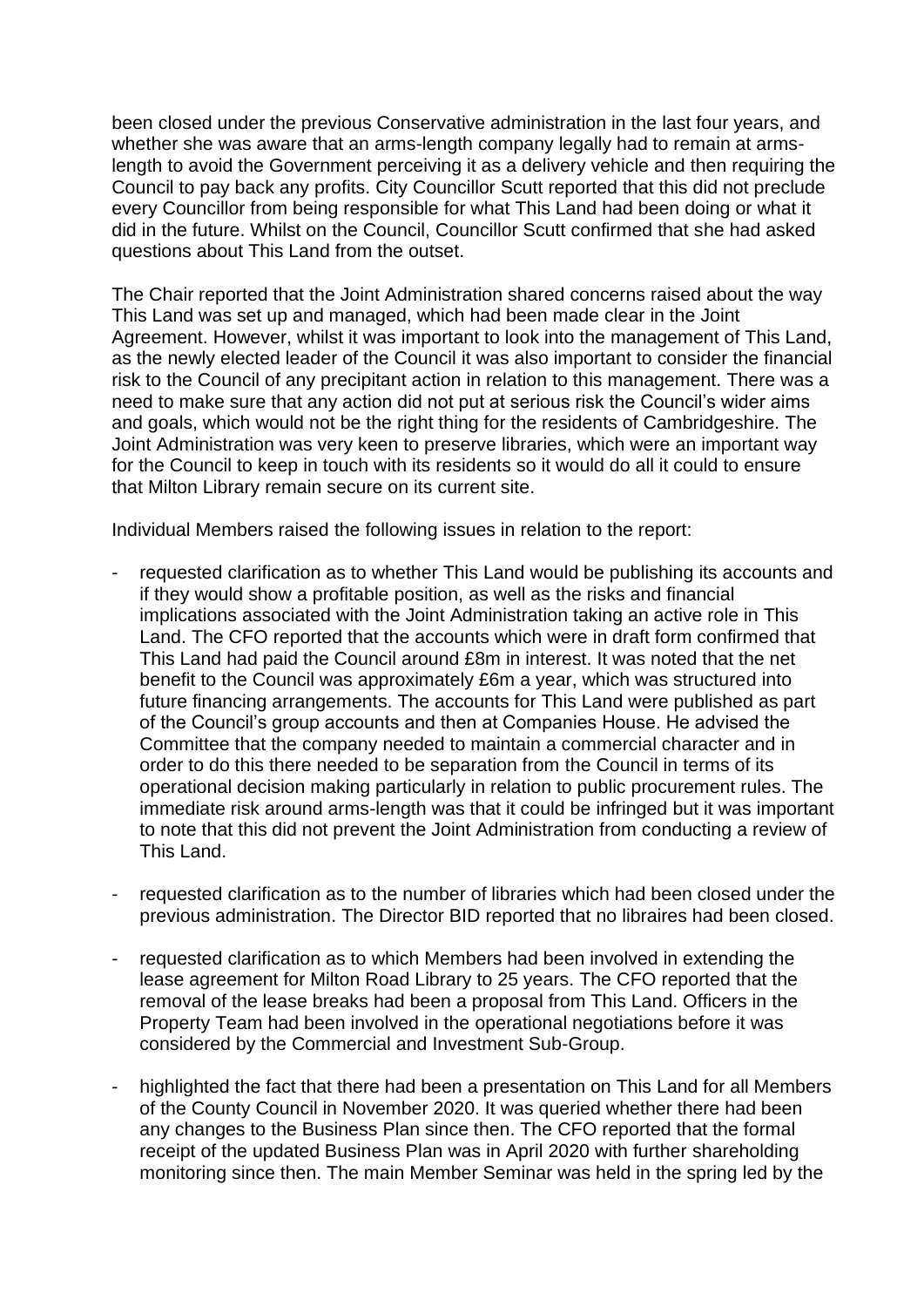new Acting Chief Executive of This Land. The Business Plan was due for resubmission which would include a number of updates, but they were not expected to be significant. The Committee would receive the updated Business Plan at a future meeting.

- expressed concern that there was no representation at the meeting from the Chair or Vice-Chair of Children and Young People Committee (C&YPC). Attention was also drawn to the lack of smart targets for the actions set out for Children and Education on page 10 of the agenda. It was suggested that some of the items in the report conflicted with what had been said at C&YPC. For example, the report stated that there would be work with schools to increase breakfast clubs but the C&YPC had confirmed that there would be breakfast clubs in every school. There had also been little mention at C&YPC of the integrated approach to support children and young people's mental health and wellbeing. The Chair explained that the report was the first iteration of the working document to deliver improved outcomes as set out in the Joint Agreement. It was very important that the tracker went back to committees so they could take ownership. Work would take place as to how these actions could be tracked over time, which could include KPIs and project management. She explained that children and young people were a significant priority for the Joint Administration. This area included some of the biggest risks for the Council such as the overspend in Special Educational Needs and Disability and the crisis in children and young people's mental health. It was a key priority of this Council to work with all schools to understand with them the best way to provide services. The Chair agreed to investigate the issue raised at C&YPC regarding the provision of a breakfast club in every school. Action Required.
- welcomed and looked forward to pursuing the action to develop and deliver care in neighbourhoods, moving from domiciliary care agencies to carers in local neighbourhoods.
- welcomed the exciting and ambitious agenda set out in the report particularly the climate change and environment area. Attention was drawn to the youth provision reference, as it was so important to provide for young people. The importance of the joined up health and care agenda was highlighted. It was also hoped that a new fit for purpose policy would deal with the issue of heavy goods vehicles.
- welcomed the proposal to carry on the work of the previous administration in relation to communities. It was noted that the previous administration had opened additional libraries. It was also important to note that the Council already had libraries under different ownership. The Council needed to open libraries wherever it could which did not mean it needed to own the building. Attention was drawn to the action to identify budget implications and options for removing the 50p charge on book borrowing for people on Universal Credit. It was confirmed that there was no charge for book borrowing, the 50p charge only related to book transfers.

Councillor Schumann proposed an amendment, seconded by Councillor Boden, which received the unanimous support of the Committee, that officers create a tracker, with a comprehensive base line position on all of these actions dated from the last AGM. This to happen at the next meeting of this committee, or at the earliest opportunity. He highlighted the importance of establishing the current position and the position the Council would have found itself in on the natural projection of the last council in order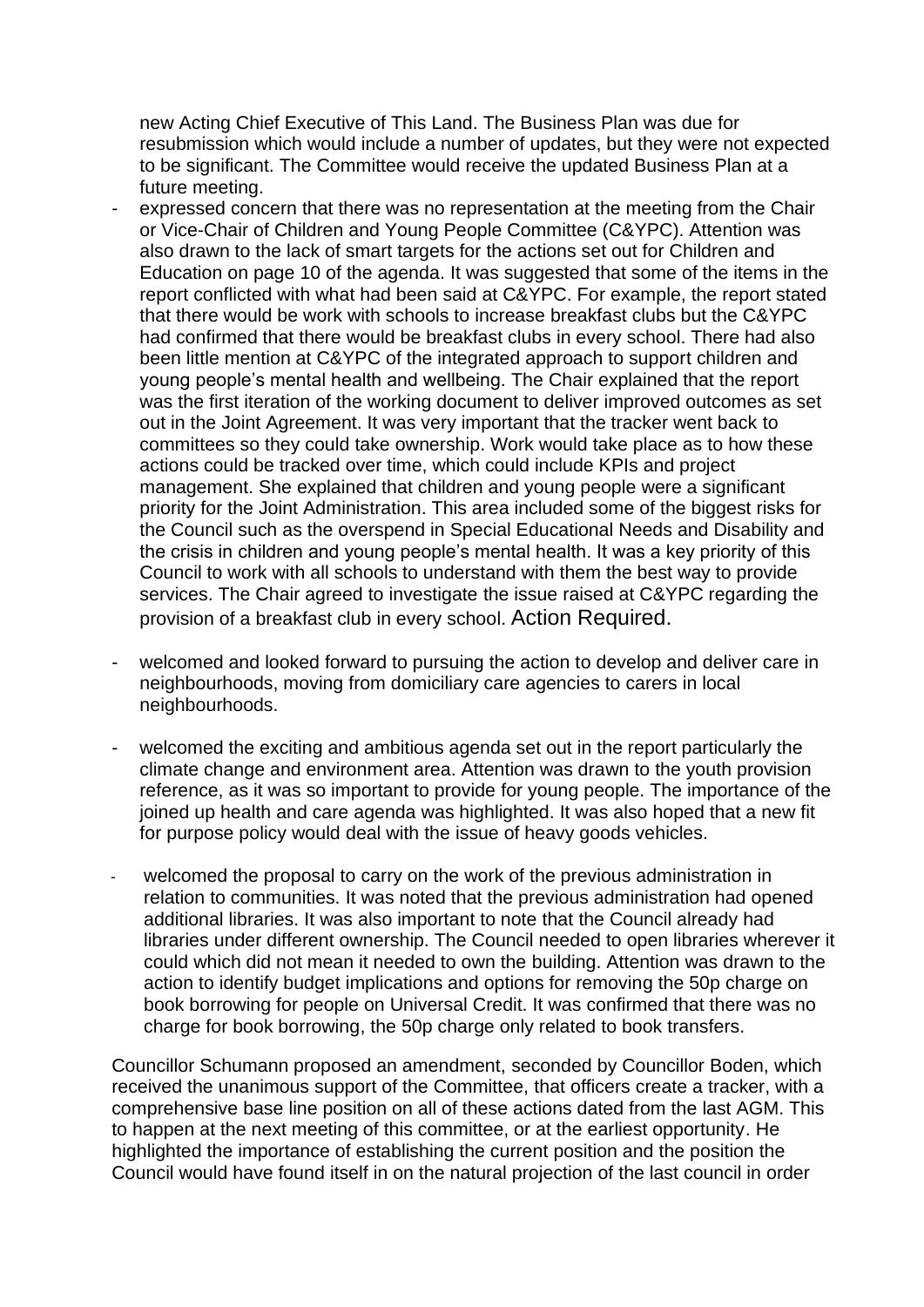for the new Joint Administration to justify its bold statements in the Joint Agreement. The Director BID explained that this report was not the Joint Agreement tracker. The tracker was being developed and would be populated by each of the committees as they developed the actions. There would be a baseline position and KPIs against each action.

It was resolved unanimously to note and comment on the Joint Agreement draft Action Plan and agree:

- a) to discuss, develop and agree actions with the relevant committees and officer leads.
- b) to monitor progress against the action plan at each meeting of this committee for this municipal year.
- c) that officers create a tracker, with a comprehensive base line position on all of these actions dated from the last AGM. This to happen at the next meeting of this committee, or at the earliest opportunity.
- 6. Integrated Finance Monitoring Reports
	- (a) Integrated Finance Monitoring Report for the period ending 31 March 2021

The Committee received a report detailing the performance of the Council for the 2020/21 financial year. The overall revenue budget position was showing an underspend of -£6.3m at year-end. Members were informed that the number of children in care had decreased across the year, this was a key indicator of financial pressure and demand. Attention was drawn to the forecast outturn position 2020/21 on page 23 of the agenda, which pleasingly demonstrated a very narrow range. Members were advised of the key exceptions relating to Place and Economy, and People and Communities. In relation to schools, it was noted that schools' balances had increased by £3.8m across the year, which would be of interest to the Schools Forum as it scrutinised the reasons for this. Members were advised that the General Reserve balance was currently at £26m, that the growth in borrowing had been less than expected, and of variations to the capital programme budgets. In conclusion, the Committee noted the external and contextual issues particularly relating to the Covid pandemic. The full extent of the pressures from the pandemic had not yet materialised. The Council continued to face significant pandemic risks including the economic impact on local taxation and the Council's investments, rising demand and limited funding certainty.

Individual Members raised the following issues in relation to the report:

- queried the unusual accounting practice being used to manage the Adults and NHS debt, which included a reserve of £2.824m from an advanced payment made by the Clinical Commissioning Group (CCG) against a total debt of £6.10m exceeding one year. The CFO acknowledged the unusual treatment of this debt. He explained that the advanced payment had not been applied to individual invoices because there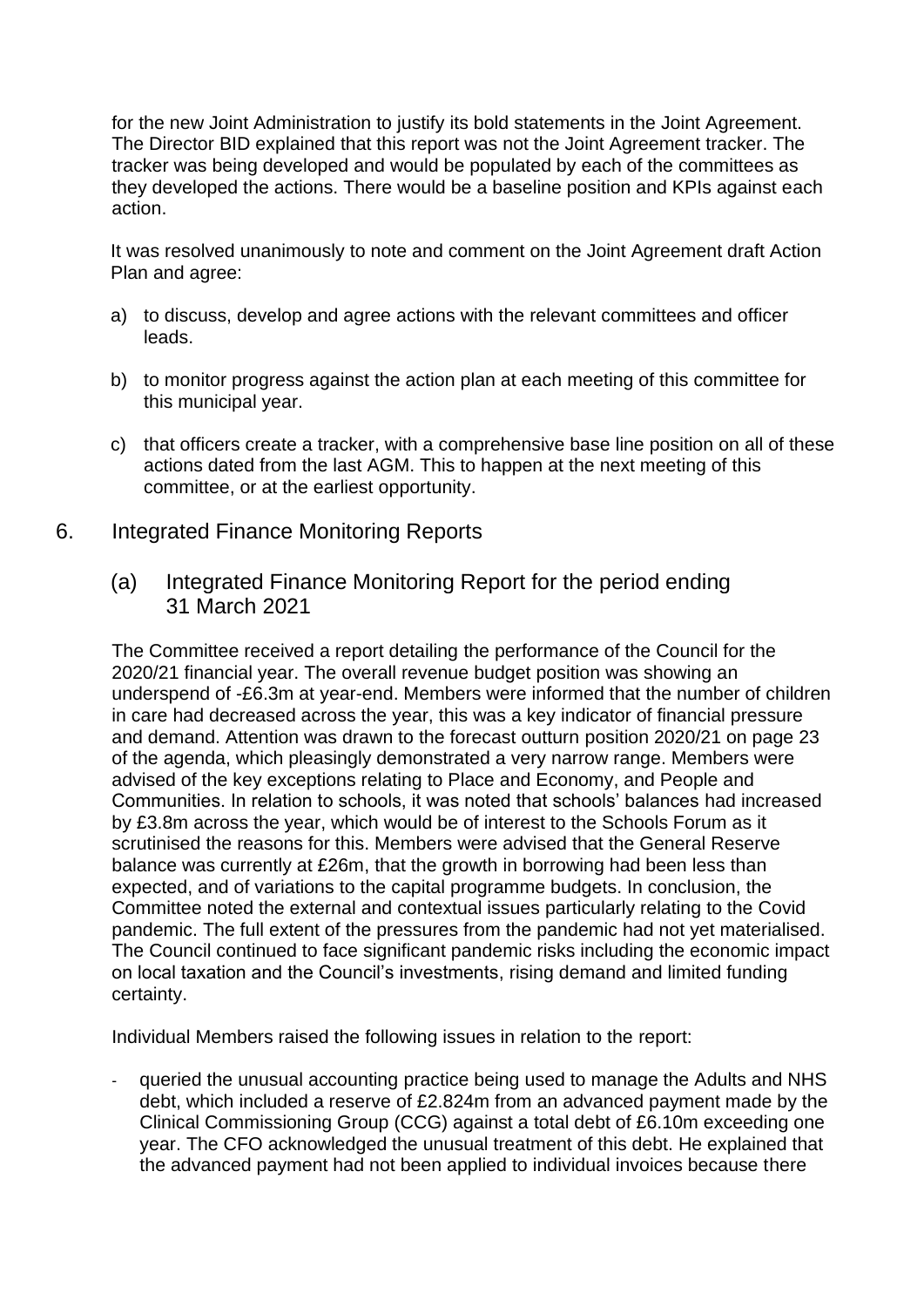had been no agreement yet as to which invoices the funding related to. The Council was therefore holding this amount in reserve, rather than applying it to the debt position until there was a wider settlement. It was noted that the CFO had fortnightly calls with the CCG and Peterborough City Council to solve the debt issue and prevent a similar situation. Concern was expressed about the impact of departing from standard accounting practices on the Council's published accounts. The CFO reported that the Audit and Accounts Committee would consider this issue.

- requested more information on the savings shown in black and red on the savings tracker. The CFO reported that those shown as black demonstrated non achievement. He drew attention to page 32 of the agenda which showed that nearly 50% of the original savings had not been delivered due to the pandemic. It was noted that this greater variance than normal had been addressed through business planning.
- queried the nature of the historic savings and noted that they were predominantly recurrent.
- queried the divergence of P&E in the winter months in the forecast outturn position graph on page 23. The CFO reported that the major reason for this was due to the pandemic as the Council had changed its prediction during the year of the compensation it would receive from Government for reduced sales, fees, and charges.
- queried why the balance sheet graph on page 39 did not flow from one year to the next. The CFO reported that this graph looked at real cash. It was noted that the March figures were for the 31 March, and the April figures were for the 30 April, which was why there was a disparity.
- queried the changes to the PWLB rules. The CFO explained that authorities wishing to borrow from PWLB must now, as part of the application process, submit a highlevel description of all their capital spending and financing plans for the next three years. The Section 151 officer must confirm that the Authority was not borrowing in advance of need and did not intend to buy investment assets primarily for yield.
- queried whether This Land needed to borrow from the Council for its housing schemes and noted that it had not needed to extend budgeting for 2020/21. Another Member drew attention to the success of This Land which had been raised previously. It was reported that the Council had made money from This Land's borrowing and its commercial activities. It was suggested that prudent financial management by the last administration during the challenge of a pandemic was the reason why there was £6.3m underspend.
- highlighted the fact that a small number of authorities had received a "safety valve" package of additional funding from the Department for Education (DfE) alongside agreeing to mitigating actions locally to deal with pressures on the Special Education Needs and High Needs block. It was queried how this would impact on Cambridgeshire. The CFO reported that these packages had been conditional on local authorities dealing with recurrent pressures. It was noted that Cambridgeshire was due to look at the way it funded top up support in mainstream schools amongst wider plans. He acknowledged that the Council was in a very constrained position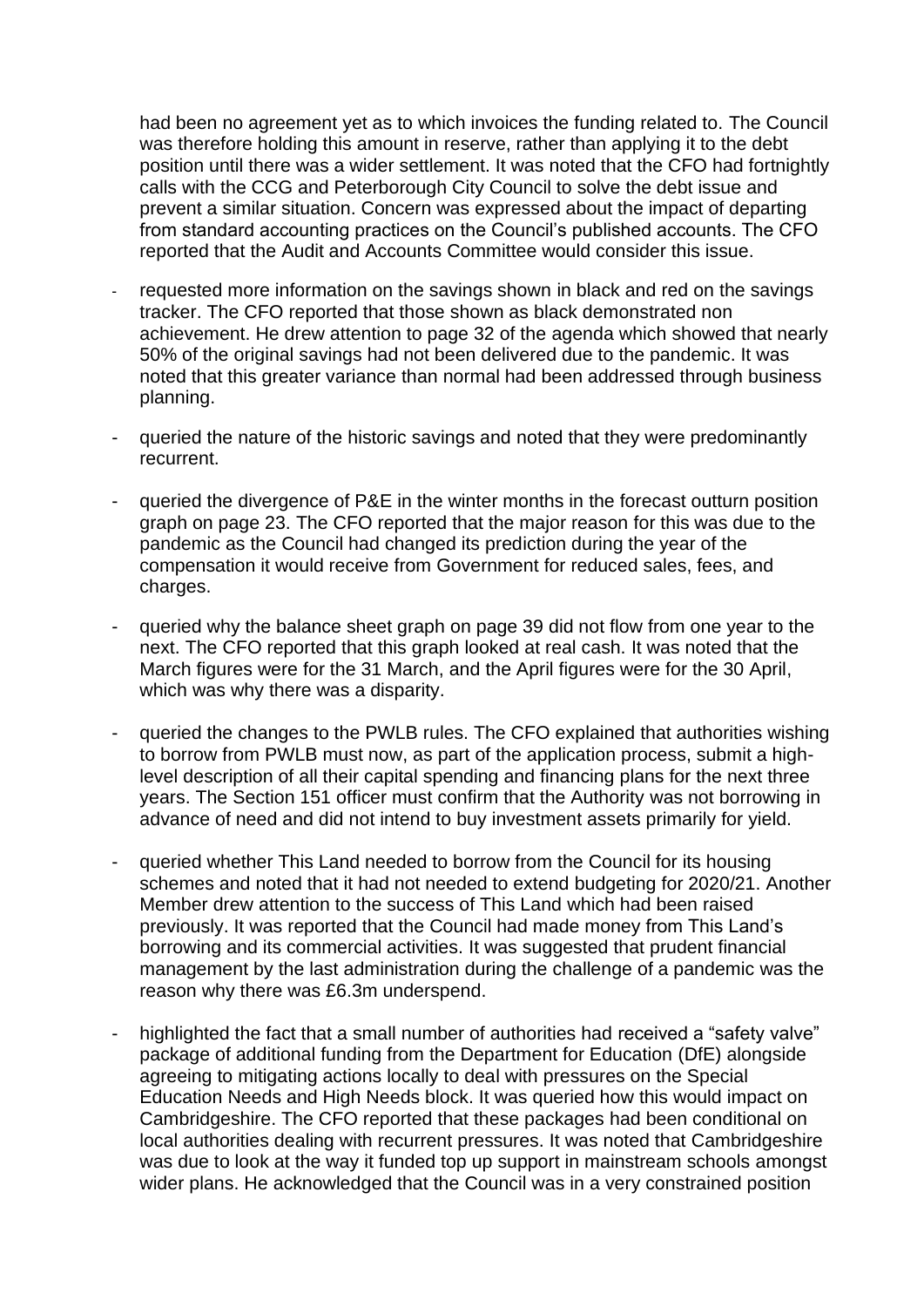on the High Needs Block. The Council had approached the Schools Forum and the Secretary of State regarding transferring funding from the schools' block and was not able to reduce special school budgets according to the regulations. There was therefore only a relatively small amount of expenditure to restructure this budget and manage demand. Officers were liaising closely with the DfE to escalate these issues, but it was an issue faced by many councils. The Council was now less of an outlier in terms of the magnitude of the overspend compared to other authorities. One Member highlighted the need to avoid agreeing to mitigations which could have a detrimental impact on a vulnerable cohort.

In summing up, the Chair explained that the financial legacy left by the previous administration did not make it easy for the new administration to achieve its ambitions. She highlighted the £7m pressure in Adult Social Care, the £12m overspend in SEND and the £22m unfunded budget gap for the coming year. The Council was therefore in a difficult financial position facing a very challenging budget round in the autumn.

It was resolved unanimously to:

- a) Note the allocation of the accrued £1.47m Business Rates Retention 2020-21 Pool Dividend to the corporate grants account within Funding Items, as set out in section 6.1.
- b) Approve accounting for £17,914k Greater Cambridge Partnership funding in place of borrowing, to partially offset the additional borrowing required to repay the recognition in previous years of £19,963k Basic Need funding and £1,401k Combined Authority funding for the Wisbech Access Strategy, and also approve the resulting increase of £3,450k in the prudential borrowing requirement.as set out in section 13.6;
- c) Note the use of £9,569k Section 106 contributions for applicable schemes where expenditure was incurred in prior years, and the resulting reduction of £9,569k in the prudential borrowing requirement for 2020/21 as set out in section 13.6.
- d) Approve the transfers to earmarked reserves totalling £7,323k as set out in section 14.1; and
- e) Note the additional funding for the Emergency Active Travel scheme, previously recommended in the February 2021 report, as set out in Appendix 3.
- (b) Integrated Finance Monitoring Report for the period ending 31 May 2021

The Committee received a report detailing financial and related information to assess progress in delivering the Council's Business Plan. The overall revenue budget position was showing a forecast year-end pressure of +£0.3m. Attention was drawn to the detailed analysis of financial performance on page 79 of the agenda which demonstrated a broadly balanced forecast. However, this needed to be considered against a number of risks set out in Section 2.3.2. Members were advised of the additional investments set out in Section 2.3. The CFO drew attention to the process for reviewing the budget, which reflected a dynamic approach to budgeting that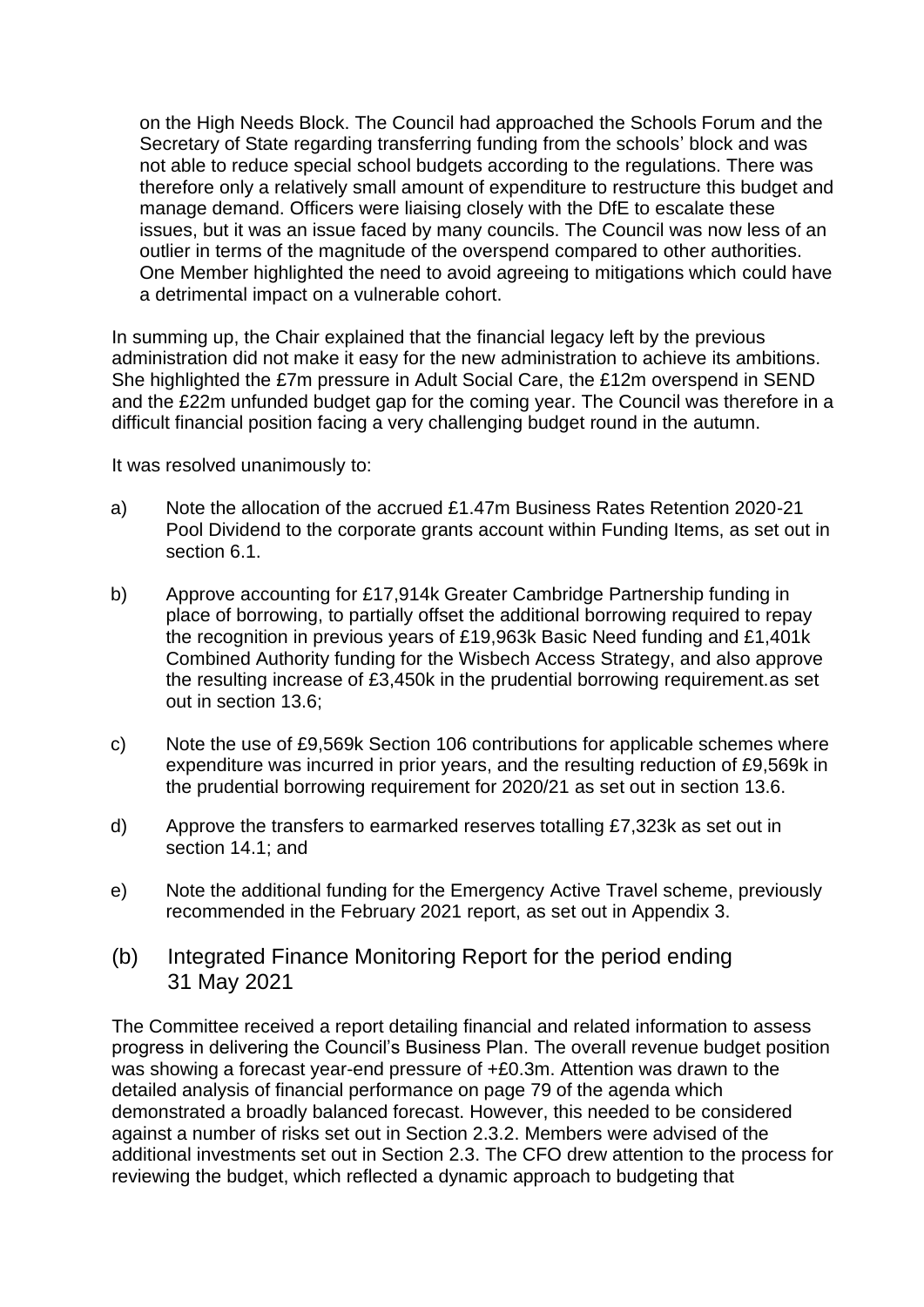acknowledged the complexity and uncertainty in making forward looking financial estimates. It was noted that favourable changes resulting from contingencies which had not been realised amounted to £2.7m., and there were approximately £1m of additional pressures which had not been anticipated. It was therefore proposed to hold the £2.7m centrally and reallocate it to meet additional pressures.

The Chair invited Mr Antony Carpen to address the Committee. In his absence, the Democratic Services Manager, read out his question "Please could the County Council provide an update on the works/negotiations for the old Mill Road Library and the Shire Hall site - and indicate whether in principle they have asked Brookgate if any of the Shire Hall Site can be used as an expansion facility for the Museum of Cambridge".

The Assistant Director of Property reported that the former Mill Road Library was having repair works undertaken with contractors on site. It was anticipated that these works would be completed by the end of September. The Council was currently considering future options for this site and had been engaged in discussions with parties regarding community and other uses for the site that would respect and protect its listed status. This Committee was accountable for all property matters and had oversight of any decisions regarding the long-term future of the building.

The future of the Shire Hall site was the subject of a paper being presented to this Committee and further details were set out in the paper. There was a strong heritage component to the design and operation of the new site however the proposals did not include an expansion facility for the Museum of Cambridge. The Council and Brookgate were committed to improving the management and presentation of the heritage of the site and had undertaken discussions to scope the opportunities. Both had always worked closely with local cultural partners including the Castle Hill Open Days, and previous discussions had included those partners. As the heritage proposals were worked through, both parties would continue those conversations.

Individual Members raised the following issues in relation to the report:

- requested updates on the progress of Wisbech Access and the Secondary School. Action Required.
- expressed concern that the Combined Authority (CA) had voted to award funding from the Government's Levelling Up Fund to a scheme in Peterborough rather than £2,072k for a March Area Transport Study scheme. As this scheme was part of the CA Mayor's re-prioritisation programme, it was asked whether it was safe to treat this funding as an additional contribution. The CFO reported that this item would only be included in the report if the Council had paperwork giving a commitment that this funding would be received. He would therefore investigate all items expected to be funded by the CA. Action Required. The Chair explained that the CA could only submit one successful bid for Levelling Up funding, and the Peterborough bid was for a significantly larger amount of funding. She added that she was supportive of the March bid in the event of the Peterborough bid not proceeding.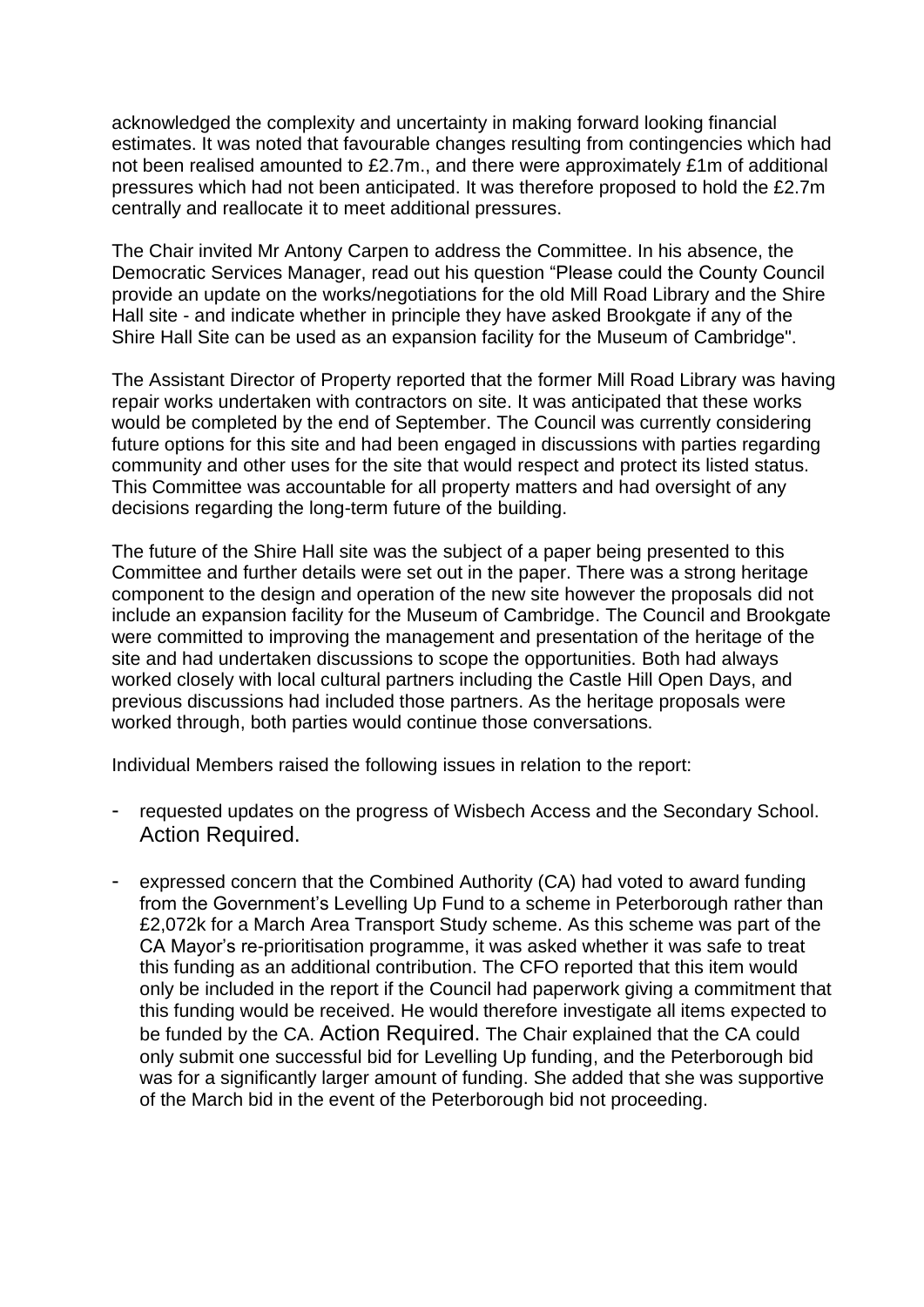- highlighted the fact that this administration had been able to remove over £2m from the Adults and Health Committee without affecting frontline service expenditure, which related to the prudential financial planning to cope with the Covid measures.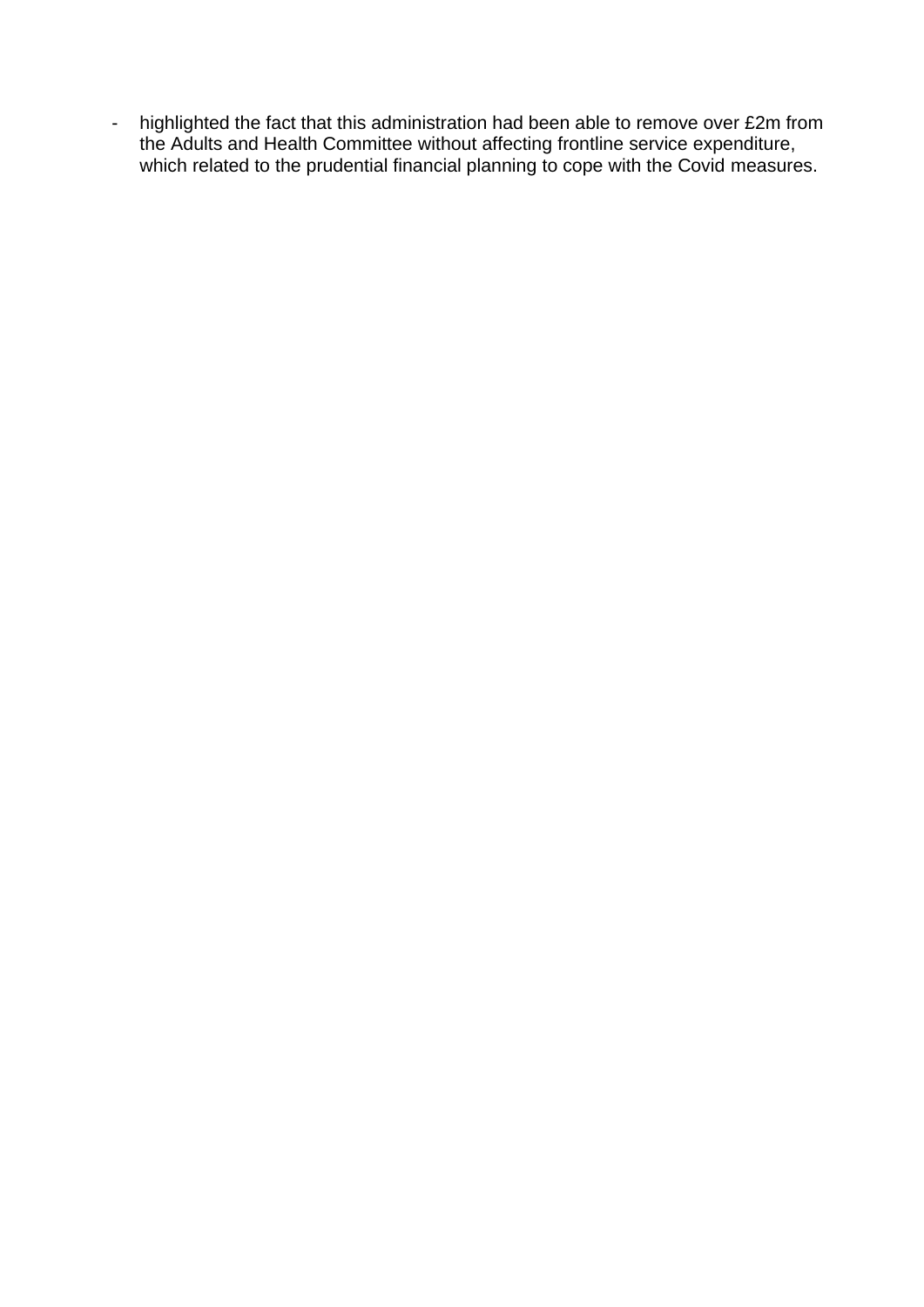It was resolved unanimously to:

- a) Approve allocating £25k in order that all directly employed staff were paid at least the living wage throughout 2021-22 and to commence work to explore achieving the Real Living Wage Foundation accreditation, with the full implications to be considered by this Committee in collaboration with Staffing & Appeals Committee, as set out in section 2.3.4;
- b) Approve allocating up to £537k, from the Transformation Fund reserve, to People & Communities (Education) in order to provide children eligible for free school meals with that provision in Summer 2021, as set out in section 2.3.5.
- c) Approve the net the budget revision and redistribution set out in the table at 2.3.6: deducting £2.7m budget for items that were not currently required and investing £956k for additional pressures.
- d) Approve the carry forward of £33.8m capital funding from 2020/21 to 2021/22 and beyond as set out in section 5.6.
- e) Approve the -£25.4m revised phasing of funding in relation to schemes as set out in section 5.6.
- f) Note the changes in capital grants of £2.8m, and the associated reduction of £3.6m in the prudential borrowing requirement as set out in section 5.6.
- g) Approve £869k virement between property budgets, as set out in section 5.6.
- h) Note the changes in other contributions and Section 106 funding of £6.8m as set out in section 5.6 and
- i) Note the £0.3m reduction in capital receipts funding in 2021/22 as set out in section 5.6.

### 7*.* Future of the Shire Hall Campus, Cambridge

The Committee considered a report detailing the need for an agreed commercial position that would enable the Council to enter into formal contractual arrangements with Brookgate (the developer), an apart-hotel operator and a funder thereby resulting in the disposal of the original Shire Hall building on a long lease for hotel use, and the redevelopment of the Octagon and Old Police House buildings as modern office accommodation. Attention was drawn to the background to the proposal, the options considered for the future of Shire Hall, the project appraisal, construction, environmental improvements, the hotel rent free period, and heritage.

The Committee's attention was also drawn to the income strip and financial model. It was noted that the income strip process meant that the institutional investor and developer would take on the development risk and all assets would return to the Council in 40 years at the end of the hotel lease. The Committee also noted the use of capital receipts and increasing revenue retained including the different rental scenarios for a total rent of £5.12m set out in Section 9.4: officers were recommending the 50%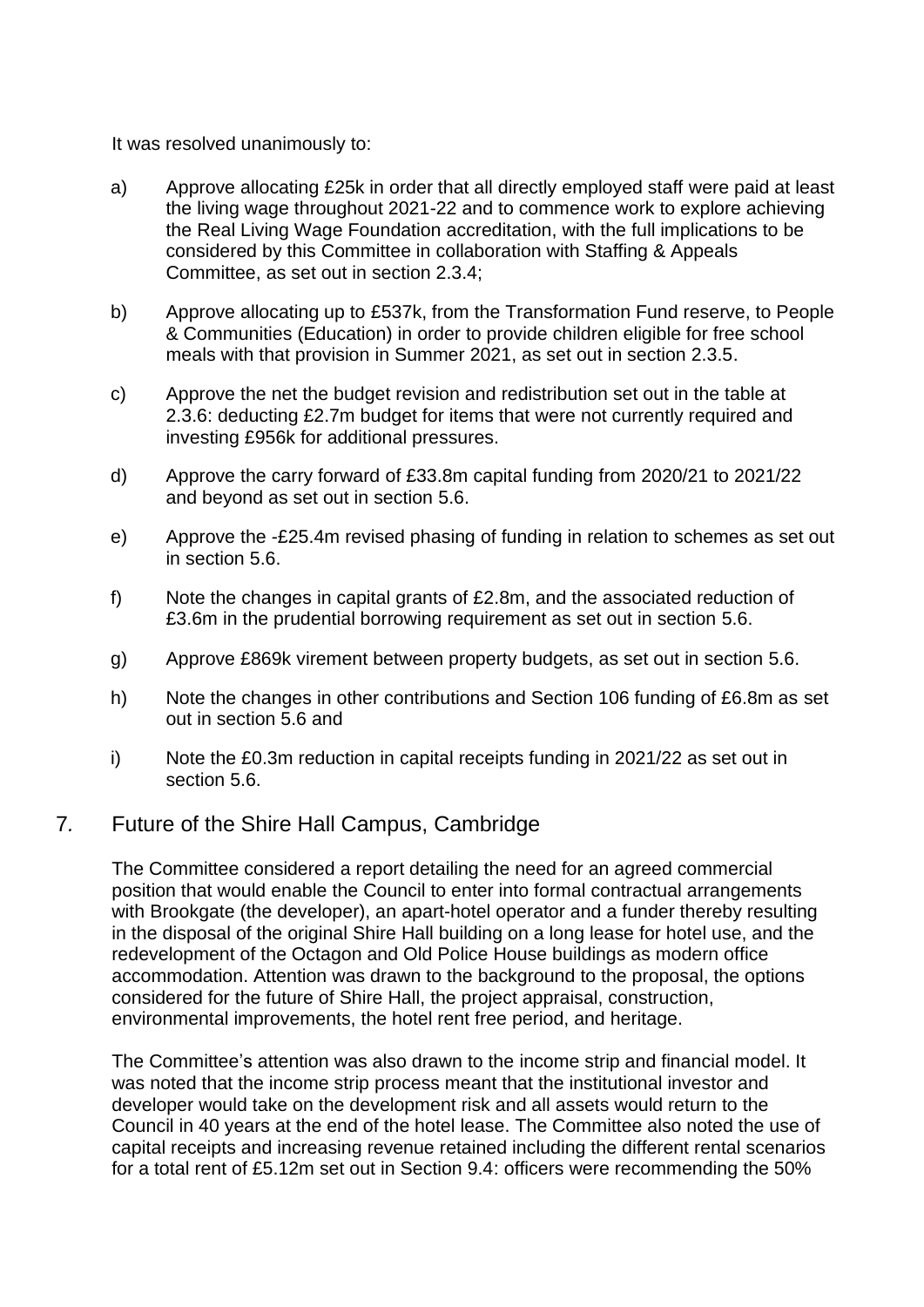rent scenario be adopted. The report set out the key risks relating to the Cambridge hotel market, the Cambridge office rental market, the financial stability of the hotel provider, planning, and contract documents and relationships. It was also noted that the Council would shortly take possession of the accommodation at Alconbury Weald and access to the accommodation space would be reviewed as the country emerged from the pandemic.

The Chair invited Cambridge City Councillor Scutt and one member of the public to address the Committee.

City Councillor Scutt expressed disappointment that there was absolutely no reference to the public footpath or Town Green in the report. She explained that as one of three Town Green Applicants, she had requested a copy of the press release issued on or about 29 June in relation to the future of Shire Hall. She had also requested the Council's legal advice on the limitations of the Heritage Act as to any protection of free access at all, and in perpetuity, of the public to Castle Mound and the Green Space. If there was no such legal advice then she asked what was the Council's understanding as to the Heritage Act's limitations in that regard, based on what and, further, a clear adumbration of precisely what the Council meant by its assertion that the lease to Brookgate would 'significantly enhance the environmental layout of the site' and 'enshrine and increase public access both to the site and the historic Castle Mound', together with a clear statement of the Council's intentions as to the Castle Mound and the Green Space in relation to the lease to Brookgate, and what provision and/or protection was intended for the Civil War earthworks. In blunt and readily to be understood terms, Castle Mound could be fenced, a charge made for entry onto Castle Mound could be levied, candy-covered awnings covering a stand/s or booth/s could be erected for the selling of tickets, as the Heritage Act did not prohibit this and, further, the Green Space was not covered by the Heritage Act – meaning an hotel could prohibit public access, to benefit hotel guests.

In the absence of Mr Michael Page, the Democratic Services Manager, read out his question "Will all of the green space outside the proposed Shire Hall apart-hotel be legally protected for use by members of the public at all times, and the operators of the hotel prohibited from cordoning off any outside green space for the use of hotel residents, guests or third-party operators?"

The Assistant Director of Property reported that the Council had issued a press release regarding Shire Hall on 28 June 2021 and a copy of the release could be found on the council's website here:

[Revised plans for the future of historic Shire Hall complex come under new Strategy](https://www.cambridgeshire.gov.uk/news/revised-plans-for-the-future-of-historic-shire-hall-complex-come-under-new-strategy-and-resources-committee-spotlight)  [and Resources committee spotlight. -](https://www.cambridgeshire.gov.uk/news/revised-plans-for-the-future-of-historic-shire-hall-complex-come-under-new-strategy-and-resources-committee-spotlight) Cambridgeshire County Council

The press release reflected the proposals for the development of the Shire Hall site to provide the refurbishment and redevelopment of the Shire Hall building and surrounding properties into a modern and environmentally efficient aparthotel and offices. The primary buildings would be to BREEAM Excellent standards. This would be in parallel to the improvement in environmental quality, amenity, and public access to the Shire Hall site and the heritage assets located within it.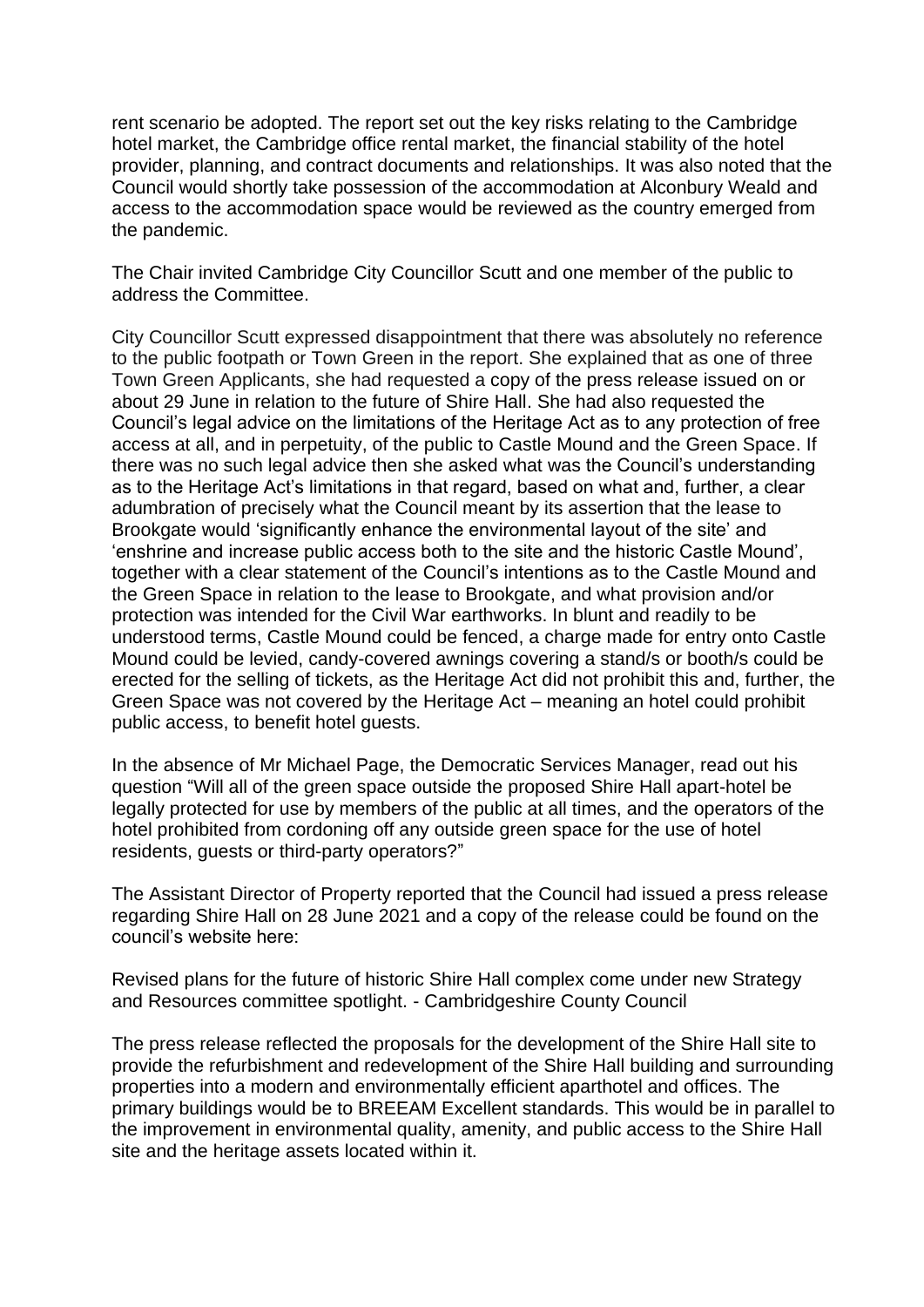The Council was fully aware of the critical importance of the heritage and amenity of the Shire Hall site to the City and wider area, and it had been fundamental to the strategy for the site that this was not only protected but enhanced as part of any scheme. The Council had been working extensively with Brookgate to produce proposals that achieved these goals. This included specific proposals to improve access to and heritage appreciation of, the Castle Mound and associated Scheduled Ancient Monuments and ensuring the continuity of access across the site.

The Council was aware of the town green application, along with a Rights of Way application submitted separately. The existence of such applications did not preclude or prevent the Council from engaging in the appropriate management of its properties or engagement with stakeholders on its proposals. Members of the public were entitled to submit such applications as they considered appropriate. The Council would follow and comply with the respective application processes.

The proposals for the site itself would, if passed by Members, be subject to full scrutiny through planning and related processes. This would include a wide range of environmental, archaeological and other evaluations and reports prior to any decision by the planning authority and other bodies as required.

Upon completion of the scheme, if approved, the Castle Mound, the wider Scheduled Ancient Monument (including Civil War earthworks) and wider green space on the Shire Hall site would remain under the ownership, control, and management of Cambridgeshire County Council. The proposals included a potential increase in the green space and full and open access to the entire green space including the Castle Mound. Legal advice had not been obtained in respect of limitations of the Heritage Act as there was no such legislation. However, Council members had previously been briefed on the legal aspects of the Ancient Monuments and Archaeological Act 1979.

Neither Brookgate or the Council had plans for long term fencing off of the Castle Mound or limiting access, nor charging entry to the site or having candy covered awnings. Temporary limitations of access might be required during the development phase to facilitate archaeological investigations or other works on the site and would be carried out in strict accordance with all relevant legislation.

A key plank of the commercial negotiations by all parties had been the retention of a high-quality public and open amenity space surrounding the proposed aparthotel and offices to provide a high quality environment to attract customers and tourists to Cambridge and the heritage assets. The aparthotel did not have any rights to occupy or use the lawn or green space or restrict access to those areas. The detailed plans remained under discussion; however these included proposals to remodel parts of the site to increase the area of lawn and green space by the removal of currently developed areas.

Individual Members raised the following issues in relation to the report:

queried when the impact on neighbours of the 60 decibel noise level of the air conditioning units at the Shire Hall site would be taken into consideration. It was noted that the issue of noise featured within the building and planning regulation processes.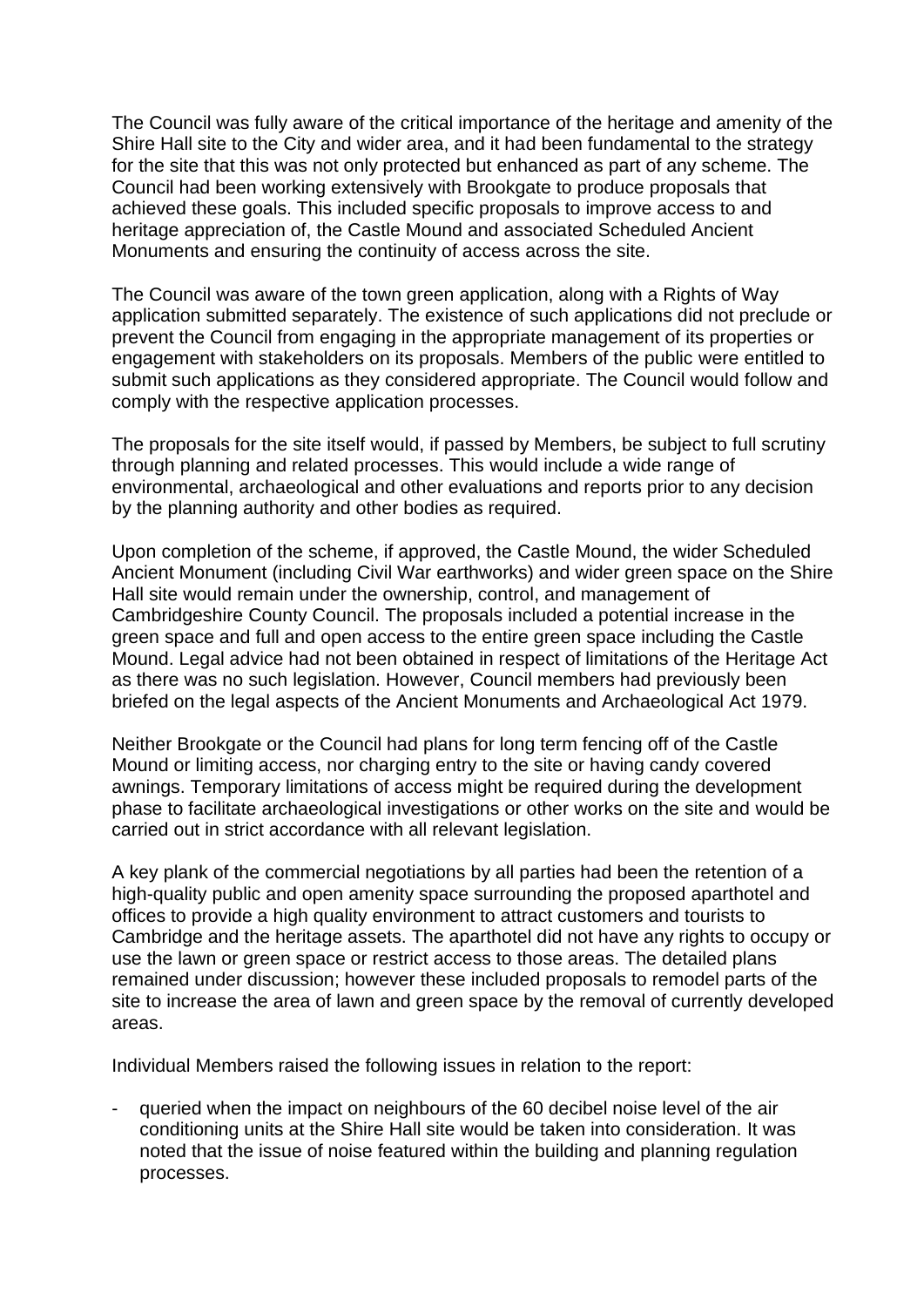- highlighted the impact on neighbours of cars parking around the area now that the car parks at the front of the Shire Hall site were going to be removed. It was noted that Cambridge City Council planners would take this issue into account.
- expressed sadness at the report, and thanked officers, on behalf of the Joint Administration, for reviewing the situation. It would appear that Shire Hall had been left in such neglect that it was sadly prohibitive to make it an economically viable building. It was felt that the former administration had taken a decision which had failed to be motivated by the fact that Cambridge was an historic city in the county, and the heritage of the site in public use. The public questions relating to access were a fair challenge and the Council would take note of the issues in relation to the National Heritage Act 2002. The Council had been left a fait accompli by the previous administration which was to be regretted. Another Member shared the sadness expressed but was of the view that retaining Shire Hall was not a sustainable option on environmental and financial terms. However, it was felt that Northstowe, which had good public transport links, would have been a much better choice than Alconbury Weald. The Joint Administration therefore had to make the best of the current situation for the people of Cambridgeshire.
- queried what had changed in relation to the statement that public transport to Alconbury Weald was more restricted than expected at the time the location was selected. Another Member highlighted the actions taken by the Combined Authority Mayor in relation to scrapping the mass transit proposal, and the fact that the East Coast Main Line train station was now in doubt and defended the choice of Alconbury.
- welcomed the recommendation proposing a revision of the revenue/capital split by the Leader and Deputy Leader of the Council which would provide more certainty and create an additional revenue stream to spend on services.
- noted that a 5% discount rate had been applied to the two financial summaries on pages 124 and 125 to calculate the net present value (NPV). The justification for this rate was queried as it seemed to be quite high. The same Member also asked for information on the sensitivity analysis into the selection of this rate. He commented that it was unfortunate that the calculation of the 45% rent had not been provided in NPV terms. The CFO reported that there was more information in the confidential appendix comparing the approaches. It was noted that this project had been assessed against the 5% cash flow, and he offered to share the sensitivity analysis which sat behind this approach. Action Required.
- expressed surprise that 50% rent was the marginally optimum option in absolute cash terms. It was suggested that the recommendation based on absolute cash terms was irrelevant and misleading. The CFO reported that the results of all the scenarios in absolute cash and NPV terms were all quite close to each other. It was then possible to make a more qualitative judgement on the reasons for taking additional flexibility through the rental return.
- queried who was taking the risk in terms of the archaeology set out in Section 7.6.3. It was noted that the archaeological and all other construction risks sat with the developer.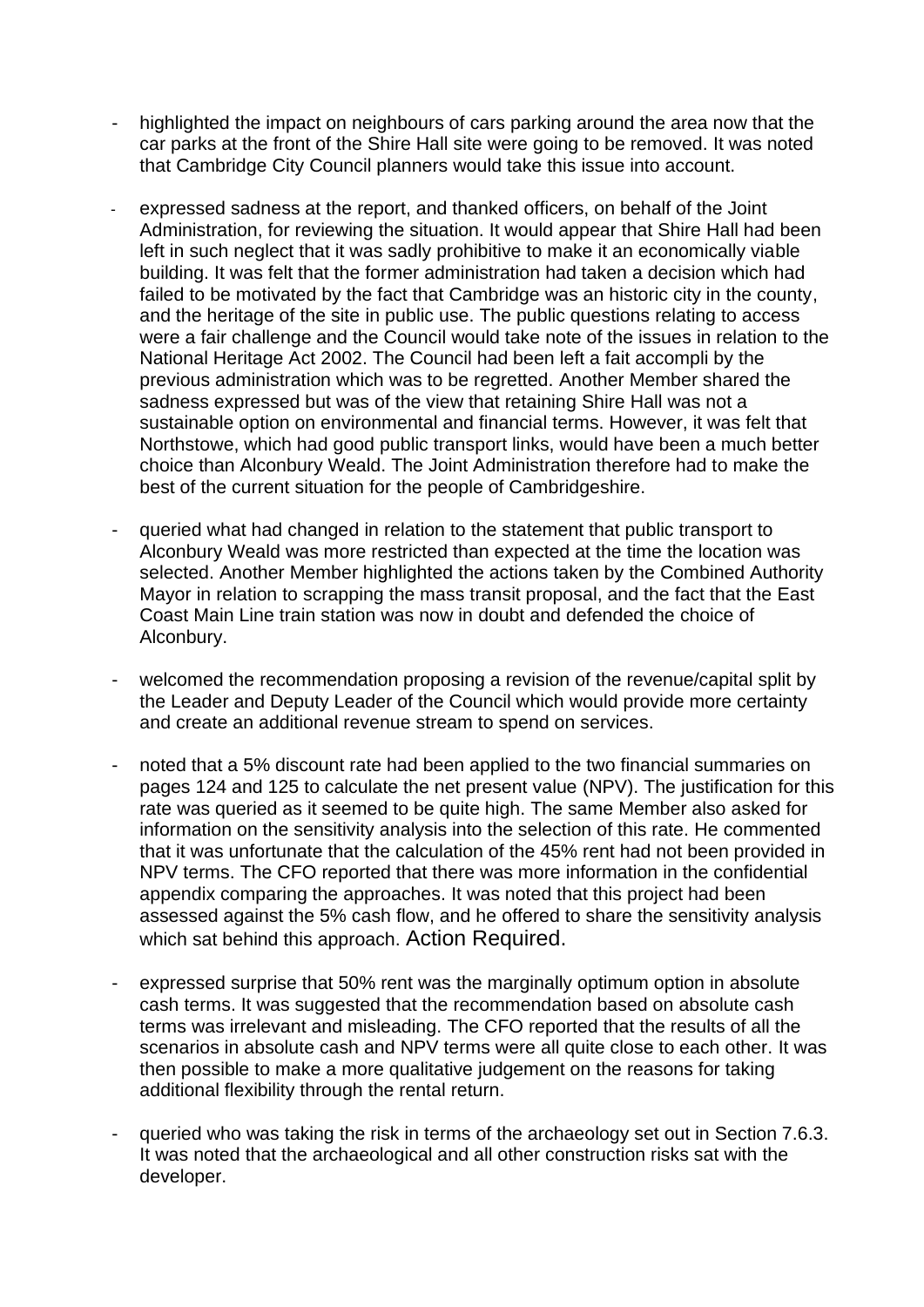acknowledged that there would be a certain amount of car usage and queried the provision of electric charging points. The Assistant Director of Property confirmed that the points formed part of the BREEAM excellent rating for the aparthotel building.

Councillor Schumann proposed an amendment, seconded by Councillor Fuller, to look to place a legal covenant on green space to maintain public access and enjoyment. He explained that regardless of his continued commitment of the last four years to maintain public access, there seemed to be general concern within the city of Cambridge about the public access. Another Member commented that a legal covenant would give an assurance that the promises relating to public access in the report were enforced.

The Chair reported that she was happy to take the issue away to see what could be done but had reservations about accepting the amendment because the report was a final decision so the amendment could have an impact on the overall business case. The CFO reported that it was difficult to consider fully the implications on the spot. The Town Green application was being considered by Suffolk County Council, and the County Council would be the operator/manager of the green spaces. He expressed concern that the Council was at an advanced stage of the negotiations, and whilst there was no disagreement in substance regarding the protection of the green space, it could have unintended consequences to introduce, as a condition, an unforeseen further legal agreement at this stage.

Some Members were concerned that the Council was being bounced into a situation without the relevant legal advice. One Member reported that groups on the Council had been pushing the former administration do this for about three years and was of the view that the proposed amendment was effectively a wrecking amendment to the report. In response, the mover of the amendment reported that he had submitted his amendment in a timely fashion as organisations did not enter into legal covenants until contracts were drawn.

As set out in Part 4 - Rules of Procedure, Part 4.4 – Procedure Rules for Committee and Sub-Committee Meetings, Section 18 of the Council's Constitution, five or more Councillors requested a recorded vote. On being put to the vote, the amendment was lost. Councillors Boden, Criswell, Fuller, Goldsack, Howell, Hoy, and Schumann voted for the amendment and Councillors Dupré, Howitt, Meschini, Murphy, Nethsingha, Sanderson, Slatter, and Wilson voted against.

Councillor Howitt proposed an amendment, seconded by Councillor Dupré, (f) to note that this included binding arrangements for public ownership and access to the green space on this site. Councillor Schumann asked the mover of the amendment to make an alteration to investigate whether a legal covenant could be placed on the green space, which was not accepted. In response to a query regarding the legality of this action, the Assistant Director of Property reported that although the Council retained overall ownership and management of the site, the proposed action set out in the amendment would require legal advice. Another Member queried how the Committee could note something which was binding when it was not clear how it would be binding and on whom. On being put the vote, the amendment was carried.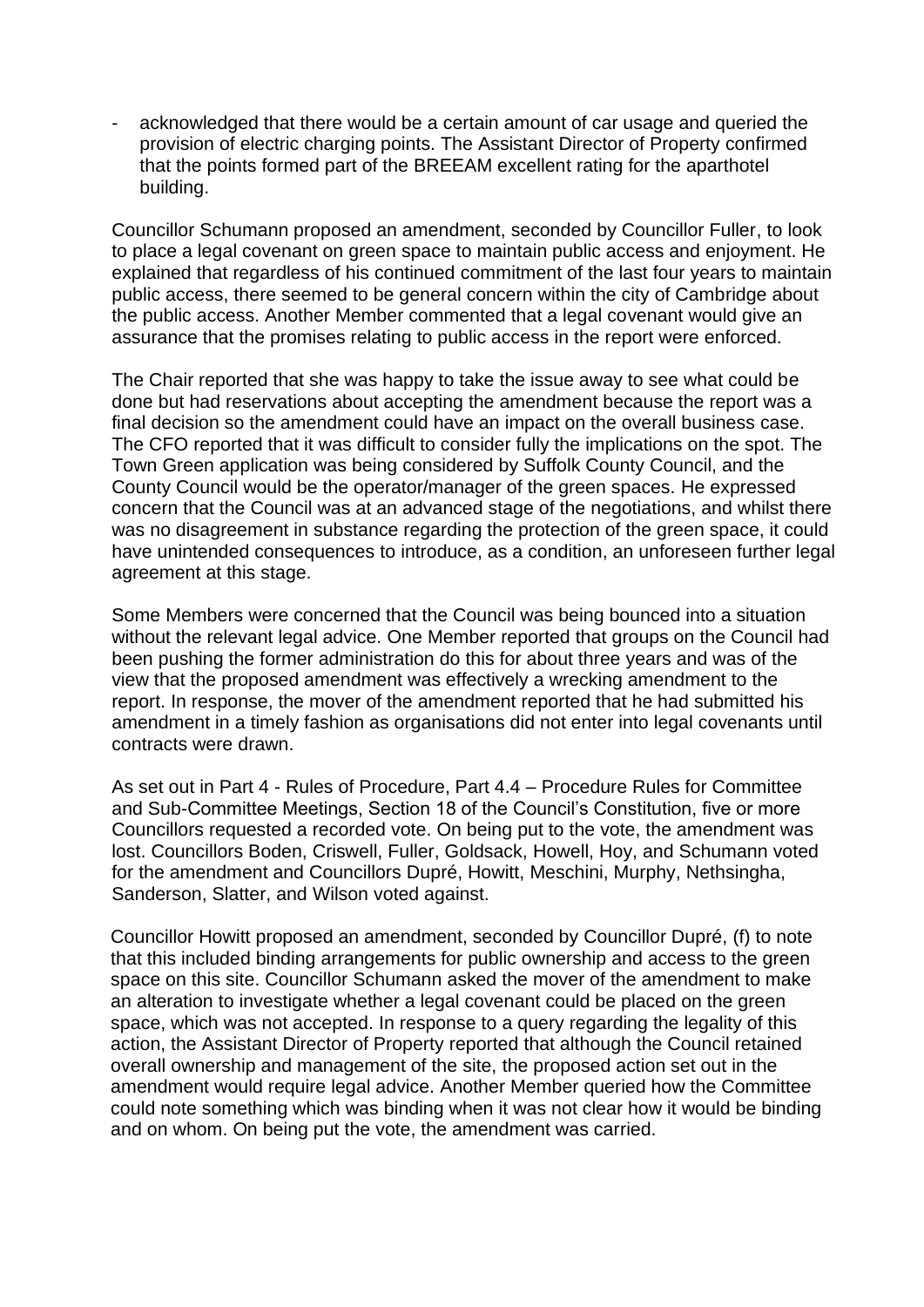It was resolved unanimously to:

- a) note the updated commercial arrangements as set out in the report.
- b) note the due diligence report of the proposed hotel provider as set in confidential Appendix 3.
- c) approve the commercial proposals as set out in confidential Appendix 2 including the revision of the revenue / capital split described in section 8 and 9 of this report.
- d) note the resulting provision of office accommodation across the County as a result of the whole Cambs 2020 programme, and commit to keeping this closely under review as office usage changes post-pandemic, addressing areas where there is a shortage of service provision emerging, as described in section 1.5; and
- e) delegate agreement of the final terms and consequential or minor amendments to the contractual documentation, as set out in paragraph 10.6, to the Director of Resources in consultation with the Chair & Vice Chair of this Committee.
- f) note that this included binding arrangements for public ownership and access to the green space on this site.
- 8. Independent Living, Princess of Wales Development Outline Business Case

The Committee received a report to enable further preparations and detailed design work for constructing the Council's own independent living service for older people who required care and support. Subject to the Committee's agreement, it was proposed to then to proceed to a full business case and update the 2021/22 Business Plan with additional capital provision. It was noted that a report had been presented to the Adults and Health Committee, which had approved the underlying service strategy.

Attention was drawn to the background to the proposal, which was about offering older people with higher levels of needs with a new way of retaining their independence by flexing and wrapping services around their particular set of circumstances. The report signalled to the care market that the Council was looking for more tenancy based homes for life, which were self-contained and digitally enabled. It was hoped that this approach could be accelerated around the County. Attention was drawn to the particular benefits of the location of the Princess of Wales site. It was noted that the Council would be building on the planning application already submitted by the NHS and approved by the District Council. Although there were many risks, the Council would be working to mitigate them or transfer to the right party. In conclusion Members were advised of the reasons why proposal 3 was the preferred option.

The Chair asked the Democratic Services Manager to read out a response from the Local Member, Councillor Whelan as follows: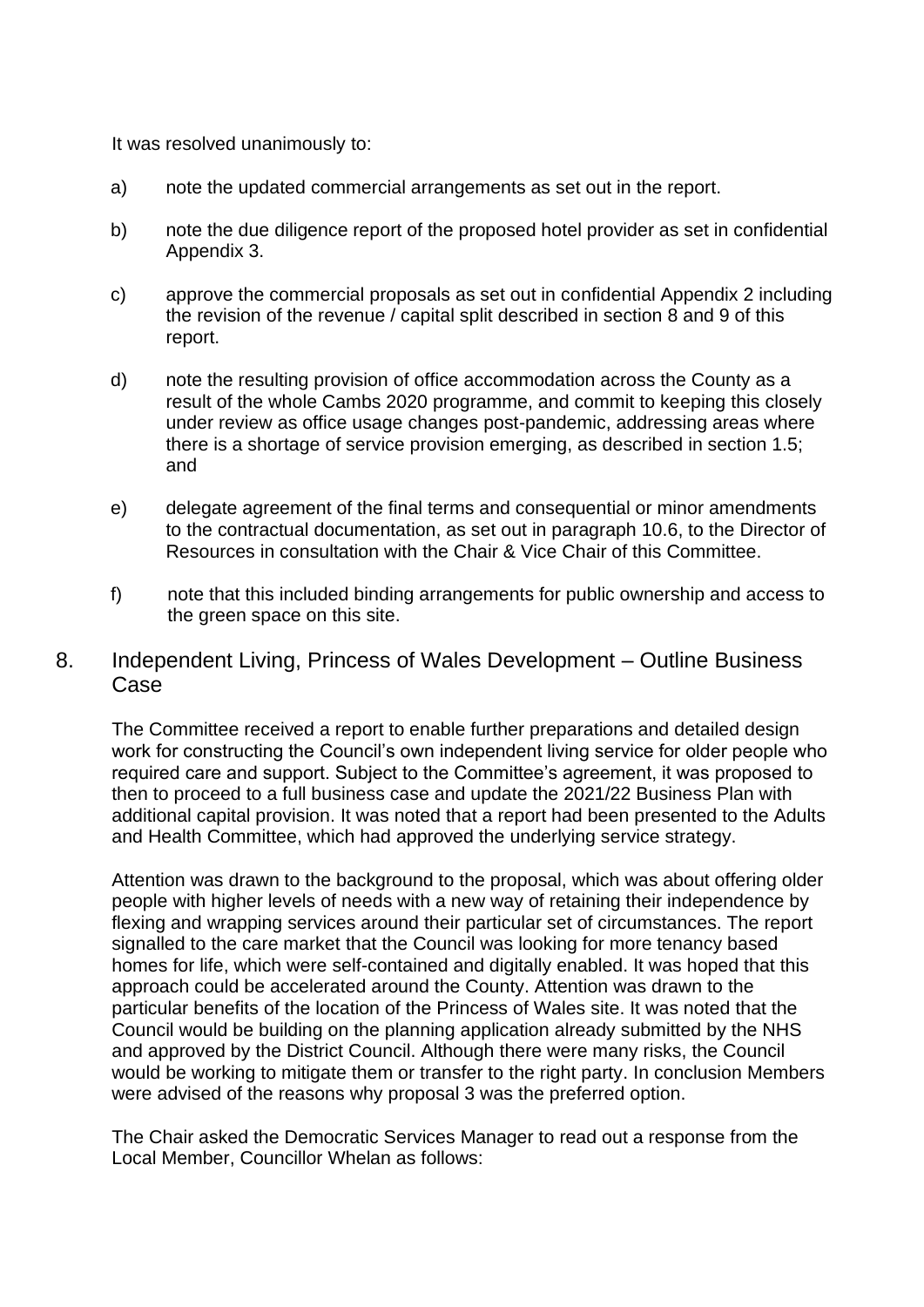"Thank you for the opportunity to address the Committee. I apologise for not being able to be present today, but would like you to note my views on the Independent Living proposals for Ely. This is a project that I strongly support. The integration of care and health in this way should prove to offer many benefits, not least of which is the proximity to the planned new hospital.

The low carbon design and the wraparound care possibilities that will enhance people's lives are just 2 of the positive points that come from the plans. The growth in residents in East Cambridgeshire, combined with increasing number of older people requiring care demonstrates a need for this facility. Despite the low carbon design, it is a pity that only 5 EV charging points are proposed. The facility for all car parking spaces to access EV charging should be built into all designs going forward. However, even EV cars are not carbon neutral and currently have other environmental impacts that need to be avoided. As such, there needs to be much greater emphasis on both public transport and on accessible active travel.

There is currently significant additional development going on where this development is proposed and all forms of transport are lacking. Road junctions are unlikely to cope well with the increased volume of road traffic. The cycle routes suggested along Lynn Road are not suitable particularly with the increased vehicular traffic. Local cycling groups have raised concerns about these routes. It would be relatively easy for improved accessible active travel routes to be developed from Kings Avenue, entering Heaton Drive at the water tower and continuing to the proposed location of the ILS, thus allowing cyclists, pedestrians and users of other pedestrian controlled vehicles to avoid the need for cars.

The report before you highlights the proximity of a bus stop, but fails to mention that the bus service is two hourly and then for only a limited part of the day. The report, to its credit, does mention public transport network assessment work that is currently going on, but such assessment does not guarantee the improvements that are needed. In approving this expenditure, as I hope you will, I would urge you to take this opportunity to ensure improvements to the public transport network and also to the accessible active travel network."

Individual Members raised the following issues in relation to the report:

- welcomed the report and expressed support in principle to independent living schemes and hoped they would be replicated in other parts of Cambridgeshire. However, attention was drawn to a few warning signs in the outline business case, which needed to be explored more carefully before moving to the full business case. It was hoped that there would be a more detailed sensitivity analysis in the full business case, as it was important to understand the assumptions being made in relation to the financial benefits. The weight the Joint Administration put on social benefits was acknowledged but there was concern about the impact on the Council's financial position if the financial benefits were ignored.
- highlighted the need for greater Member involvement in the ILS programme. The same Member expressed disappointment at the lack of certainty from the Chair of Adults and Health Committee regarding the Member reference group on this issue.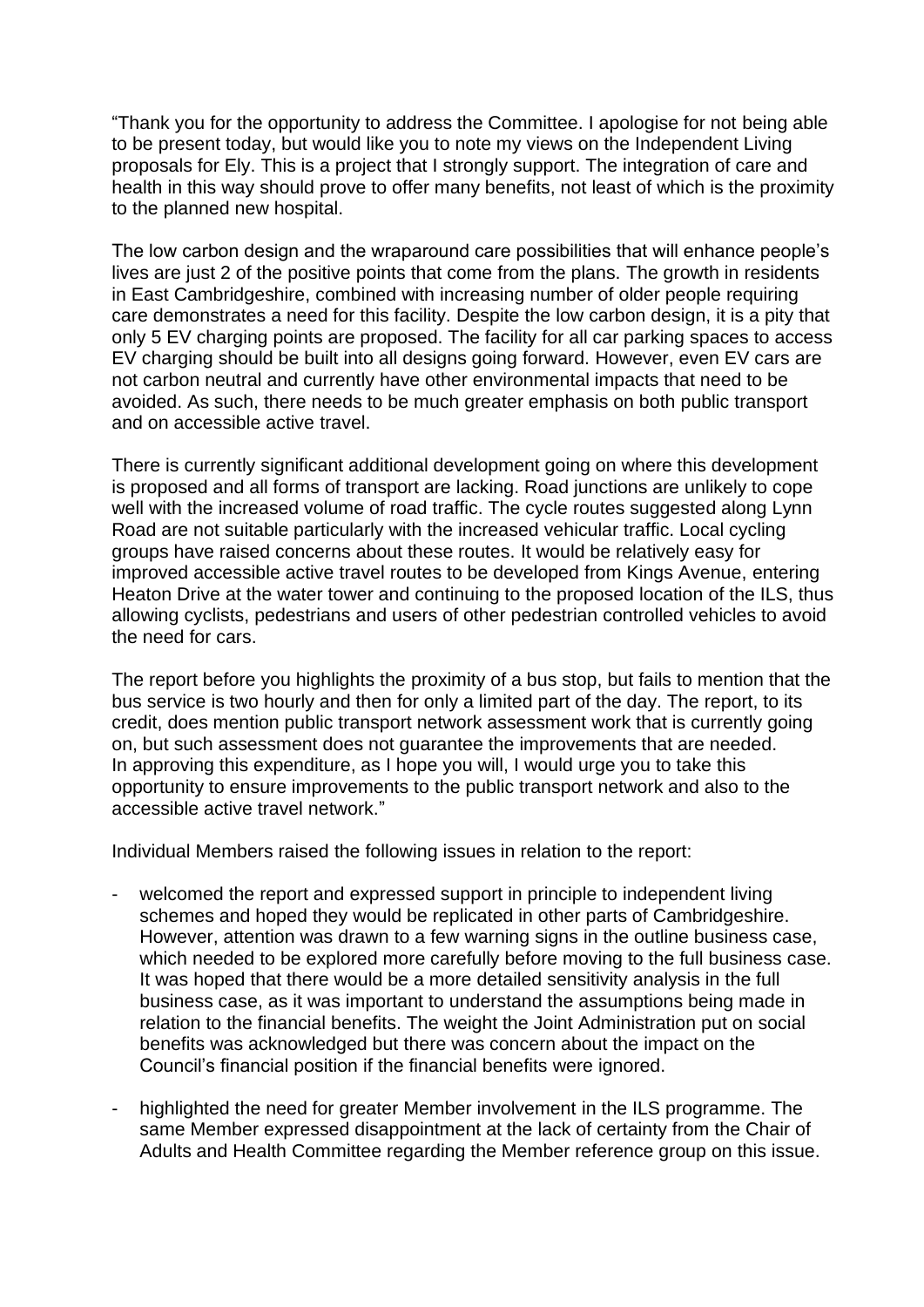The Chair confirmed that she would together with the Chair of Adults and Health Committee work very closely to make sure the project was well managed.

- confirmed, as Chair of Adults and Health Committee, that his committee had been very supportive of this scheme. He welcomed the contribution of the Local Member, which would be listened and responded to by the officers. It was noted that the Adults and Health Committee had deferred the appointments to the reference group for further review. He praised the fact that the Council was financing and developing the scheme rather than getting someone else to. However, he had asked officers to keep the outsourcing of care and housing under review. He acknowledged that the financial risks were complicated but was reassured about the amount of due diligence in the report before the final business case.
- highlighted the need for fit for purpose accommodation and requested assurance that it was not just a matter of consultation and that expert advice would be sought, right from the beginning from organisations such as the Papworth Trust. It was suggested that live in carers were often the key to a lifetime home as they kept people out of hospital.
- expressed concern about the size of the accommodation. The Head of Commissioning for Commercial explained that the Council would undertake a wide ranging consultation, which had already started with Healthwatch. He added that the a live in carer was part of the Council's domiciliary support which was in place now. The equivalent for housing with care was care, support and supervision 24 hours a day and that was driven by a social care assessment, as well as a nursing assessment. The size of the units would be picked up as part of the consultation.
- acknowledged the concerns raised by the Local Member in relation to transport. It was reported that the site was very busy with this development and the redevelopment of the hospital. There were also a large number of homes which had been refurbished and sold, and further development was planned on the green spaces in between the sites. It was therefore important that this development was a good neighbour to existing residents by making sure people could get easily to the site by bus. It was hoped that this Council would make representations to the Combined Authority on this issue. There also needed to be provision for decent electric car charging, which would grow in the future. Finally, there needed to be arrangements for active travel to, out of and through the site avoiding where possible using the busy Lynn Road.
- expressed concern regarding how couples would be accommodated given that the 80 flats were all single occupancy with 16 being rented out to the NHS.
- queried whether the Council was considering potential customers and people using the facilities already as part of its market testing. It was noted that this had started as part of the current phase.
- highlighted the financial model in Section 2.3.1 and noted that the tenant in this type of service had the right to choose his/her care provider.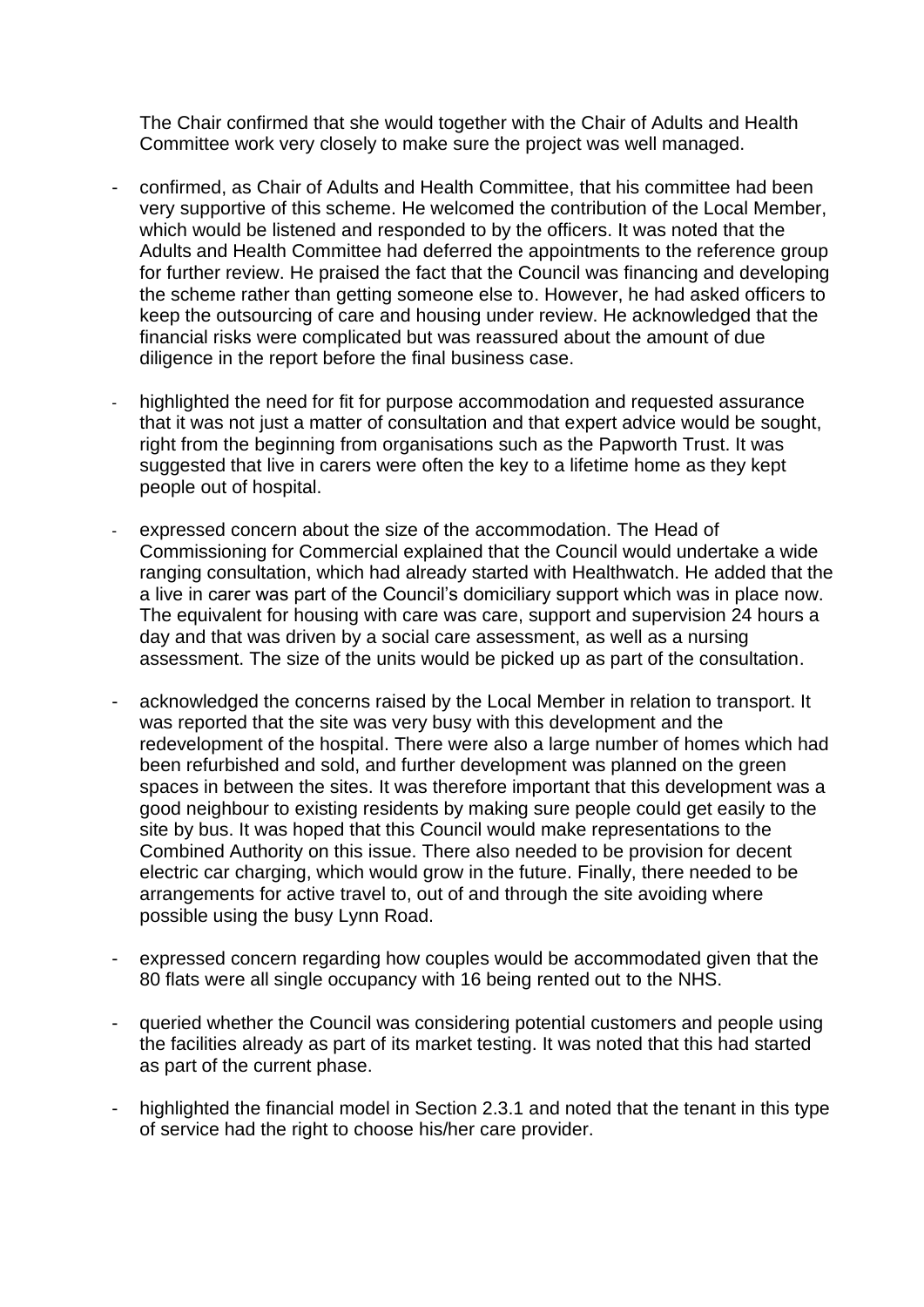- acknowledged the ambitious payback period of 23.9 years, which would be reviewed as part of the full business case.
- queried who would be making the allocation of properties. It was noted that the Council would retain 100% nomination rights to all the properties. However, it was important to also note that the Council was renting out part to the NHS.
- queried the employment of people with learning disabilities and noted that it was 3 people.
- queried the ratio of nursing care on the premises. It was noted that there would be a registered nurse for each shift and associate nurses supporting the registered nurse, which amounted to approximately 40% of the ratio of all staff. The Committee was informed that this amounted to 80 to 100 staff over 24 hours.
- acknowledged that one of the benefits of the scheme was to separate out the housing and social care costs so there was a saving to the Council as people could claim back part of the costs in housing benefit. It was therefore queried whether the rent charge exceeded the local housing rates thereby potentially shifting the financial burden on to District Councils. It was noted that the Council had consulted District Councils on the rent charge. They were only able to give an absolute estimate on an actual application. The Council had therefore worked with other housing providers and services to look out current actual charges. The tenants would have access to special accommodation rates which were higher than the housing allowance.

It was resolved unanimously to approve:

- (i) the recommended option as set out in paragraph 2.5.7 and its financial and social justification.
- (ii) the overall capital investment case and in particular elements which affects land and property and the monies required for the next stage.
- (iii) an addition capital provision into the 2021/22 Business Plan as set out in paragraph 2.7.1.
- (iv) an expenditure of £1.1m to complete detailed design works and present an FBC as set out in paragraph 2.7.4.
- (v) delegate approval and sign-off of the inter-authority agreement and the nonbinding Heads of Terms to the Chief Finance Officer and Commissioning Service Director.
- (vi) prepare and submit Planning Application for the construction works.
- (vii) the final investment levels forecast including the initial land valuation and plan to refresh both.
- (viii) revised timetable; and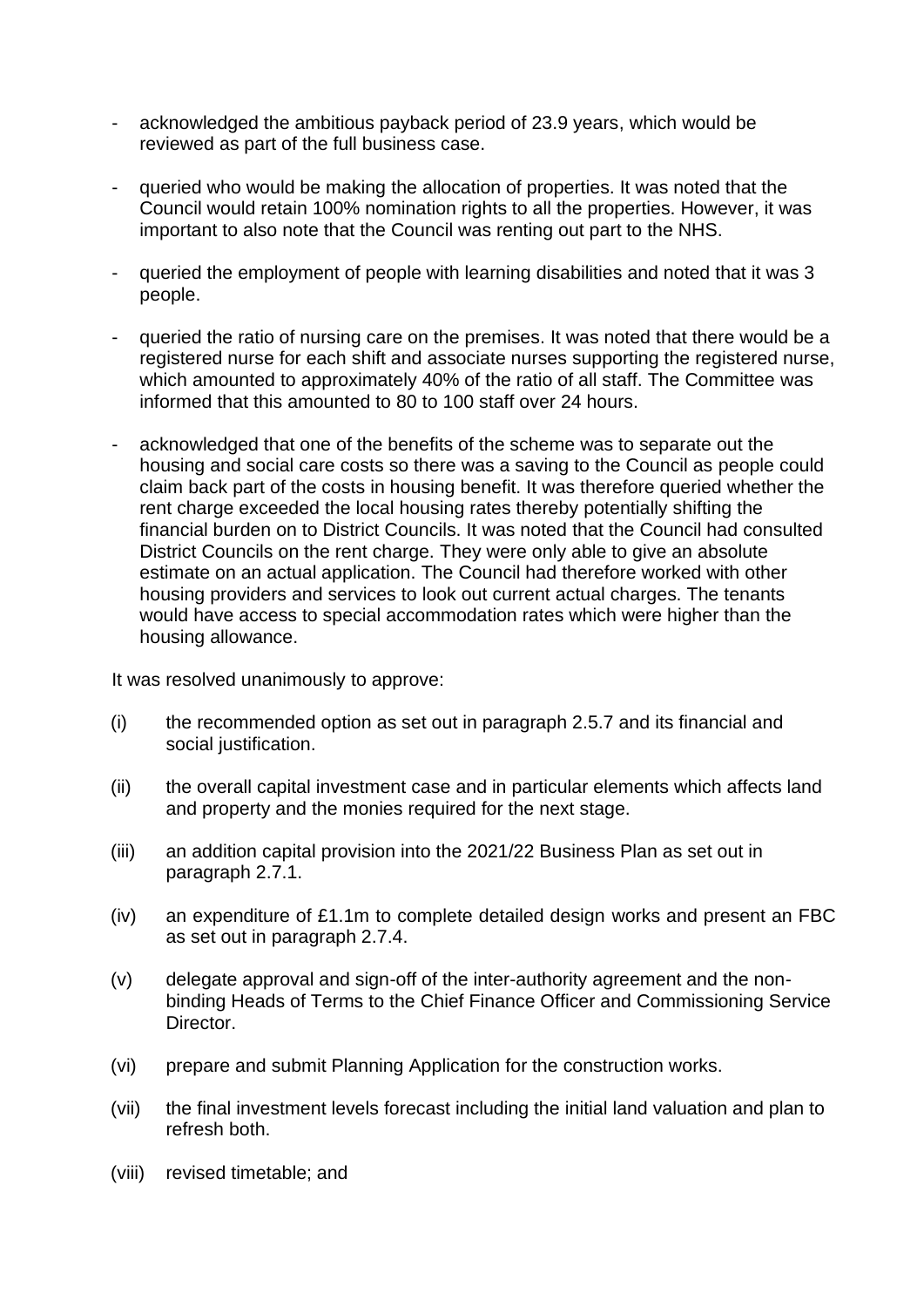(ix) preparations on concept and detailed design, and co-production and consequently move towards full business case.

The Committee was also asked to note and comment on:

- (i) the proposed design principles employed for independent living services as set out in paragraph 2.2.3.
- (ii) the plan to put in place a formal agreement between NHS, CCC and a housing management provider about ways of working.
- (iii) the benefits case at this outline business case stage which affected Adult Social Care operating budgets.
- (iv) the general procurement approach for a contract value of £72.6m, and to procure and sign agreement with a housing management provider and a care provider; and
- (v) delegating the award of the new contract to the Executive Director of People and Communities in consultation with the Chair and Vice-Chair of the Adult and Health Committee.

#### 9. Treasury Management Report – Quarter Four Update 2020-21

The Committee considered the quarterly update on the Treasury Management Strategy 2020/21, approved by Council in February 2020.

It was resolved unanimously to note the Treasury Management Quarter Four Report for 2020/21 and forward to Full Council to note.

#### 10. Appointments to Outside Bodies and Internal Advisory Groups and Panels, and the Appointment of Member Champions

The Committee was asked to appoint to outside bodies and internal advisory groups and panels and appoint Member Champions to lead on specific subject areas. Members acknowledged the increase in the number of representatives on the County Farms Working Group and Member Development Panel to 7 to reflect proportionality.

One Member commented that it would be helpful to have representatives from all groups on these bodies, groups and panels. Councillors Goldsack and Schumann offered to continue as the County Farms Member Champion, and as the Council's representative on This Land respectively.

It was resolved unanimously to:

- (i) review and agree the appointments to outside bodies, and note the vacancies as detailed in Appendix 1.
- (ii) review and agree the appointments to Internal Advisory Groups and Panels, and note the vacancies as detailed in Appendix 2.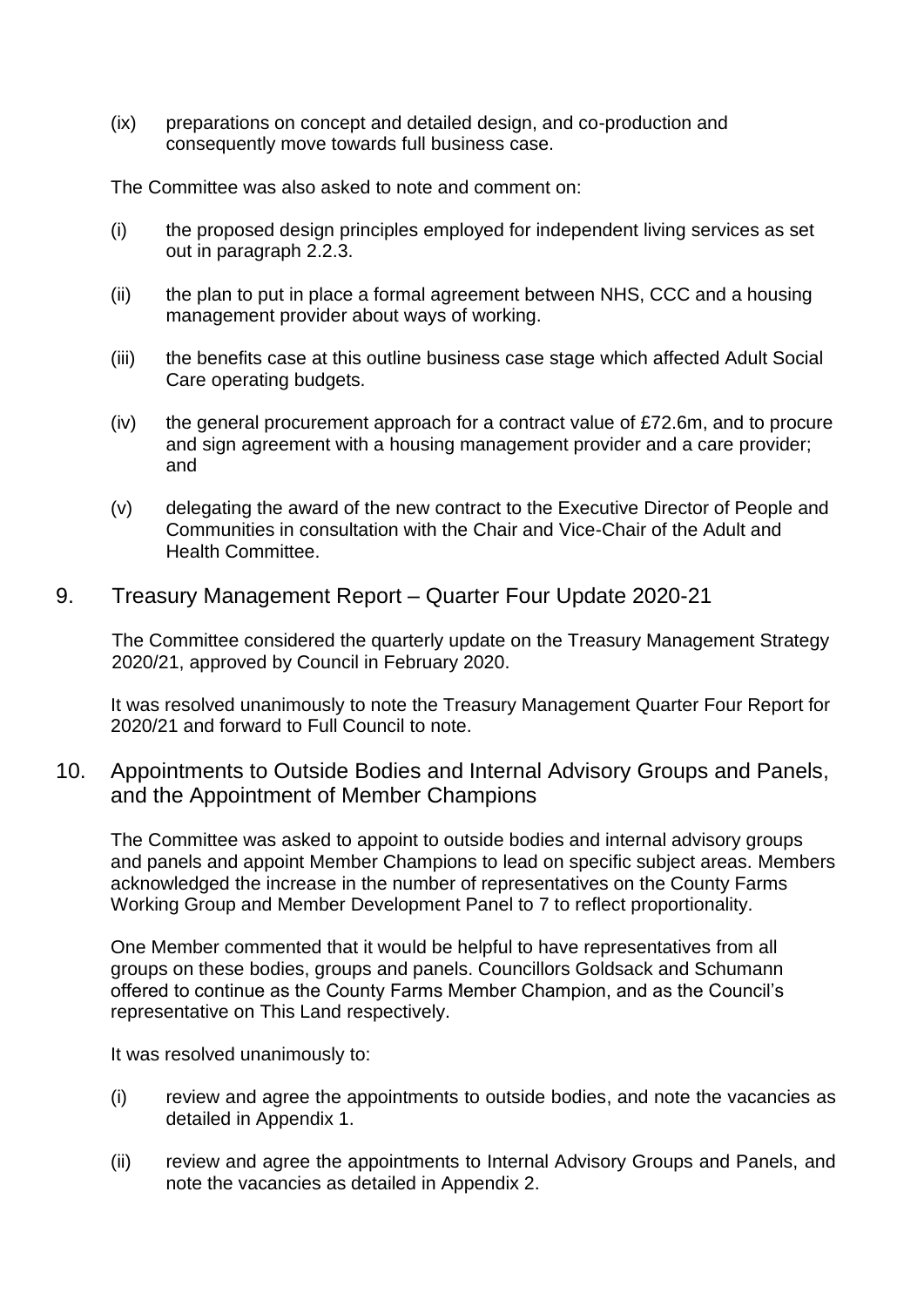(iii) delegate, on a permanent basis between meetings, the appointment of representatives to any vacancies on outside bodies, groups, and panels, within the remit of the Strategy and Resources Committee, to the Chief Executive in consultation with the Chair and Vice-Chair of Strategy and Resources Committee.

## 11. Strategy and Resources Committee Agenda Plan and Training Plan

The Committee noted the agenda plan and the inclusion of business planning for the September meeting. The Director BID added that items had been picked up from various induction meetings, and Chair and Vice Chair meetings, so this information in relation to the Committee's training plan would be circulated to Members for comment. Action Required.

It was resolved unanimously to note the Committee Agenda Plan and Training Plan.

Chair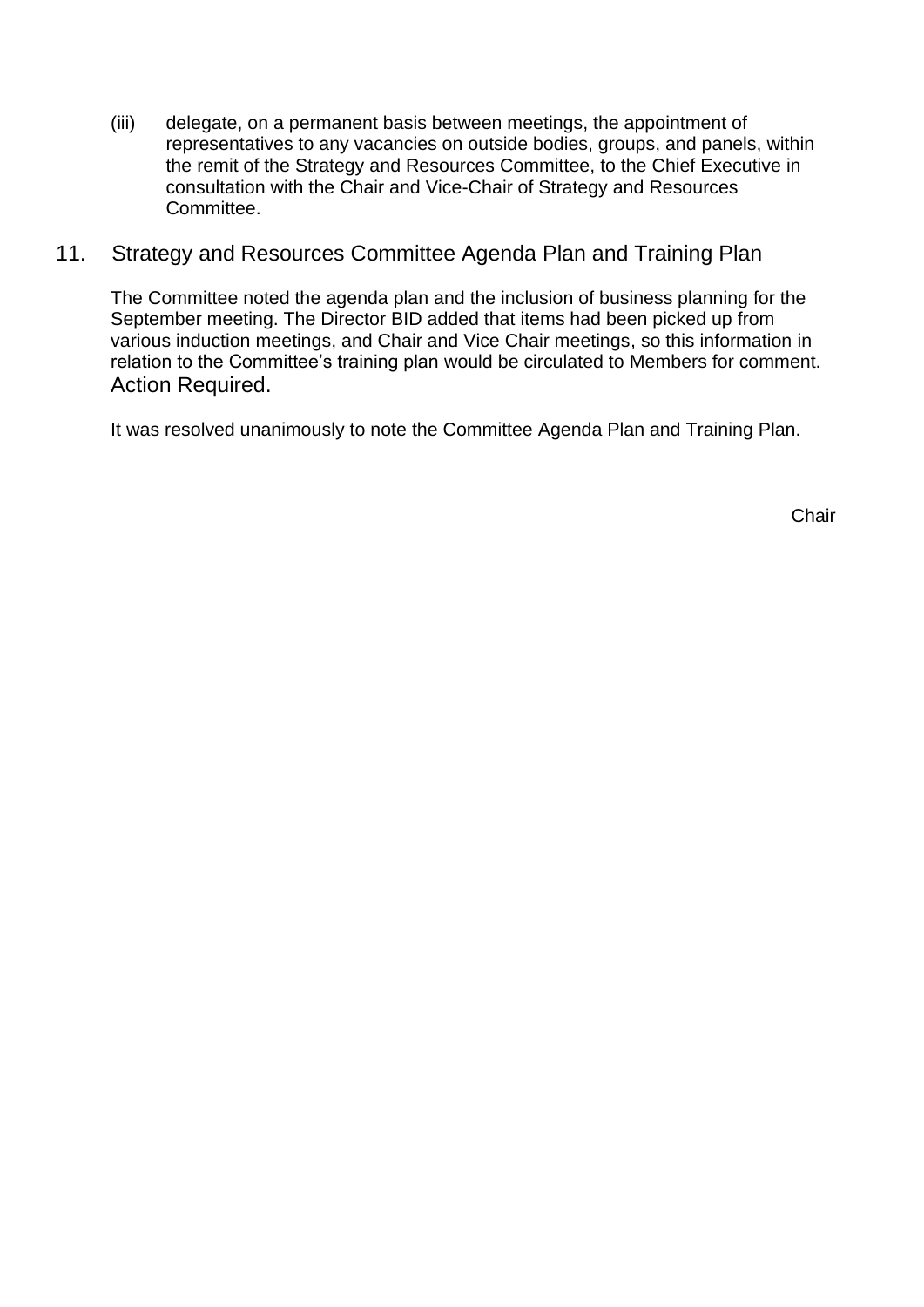Appendix 1

# Cambridgeshire County Council Appointments to Outside Bodies: Policy and Service Committees

| Name of Body                                                                                                                                                                                                                                                                             | <b>Meetings</b><br>per<br>Annum | <b>Reps</b><br>Appointed | Representative(s)            | Guidance<br>Classification | <b>Committee to Approve</b>   |
|------------------------------------------------------------------------------------------------------------------------------------------------------------------------------------------------------------------------------------------------------------------------------------------|---------------------------------|--------------------------|------------------------------|----------------------------|-------------------------------|
| Cambridge BID Board<br>A five-year initiative set up by<br>Cambridge businesses/organisations to<br>ensure continued investment in<br><b>Cambridge City Centre</b>                                                                                                                       | 6                               |                          | Councillor G Bird (L)        | Regulated<br>Director      | <b>Strategy and Resources</b> |
| <b>Cambridgeshire Horizons</b><br><b>Board</b>                                                                                                                                                                                                                                           |                                 |                          | Councillor L Nethsingha (LD) | Company<br>Director        | <b>Strategy and Resources</b> |
| Cambridgeshire Horizons still exists as a<br>Limited company to oversee three "live"<br>Rolling Fund investments, two loans and<br>one equity investment, with an initial<br>total value of £20.5m, to support a<br>number of growth projects and<br>developments around Cambridgeshire. |                                 |                          |                              |                            |                               |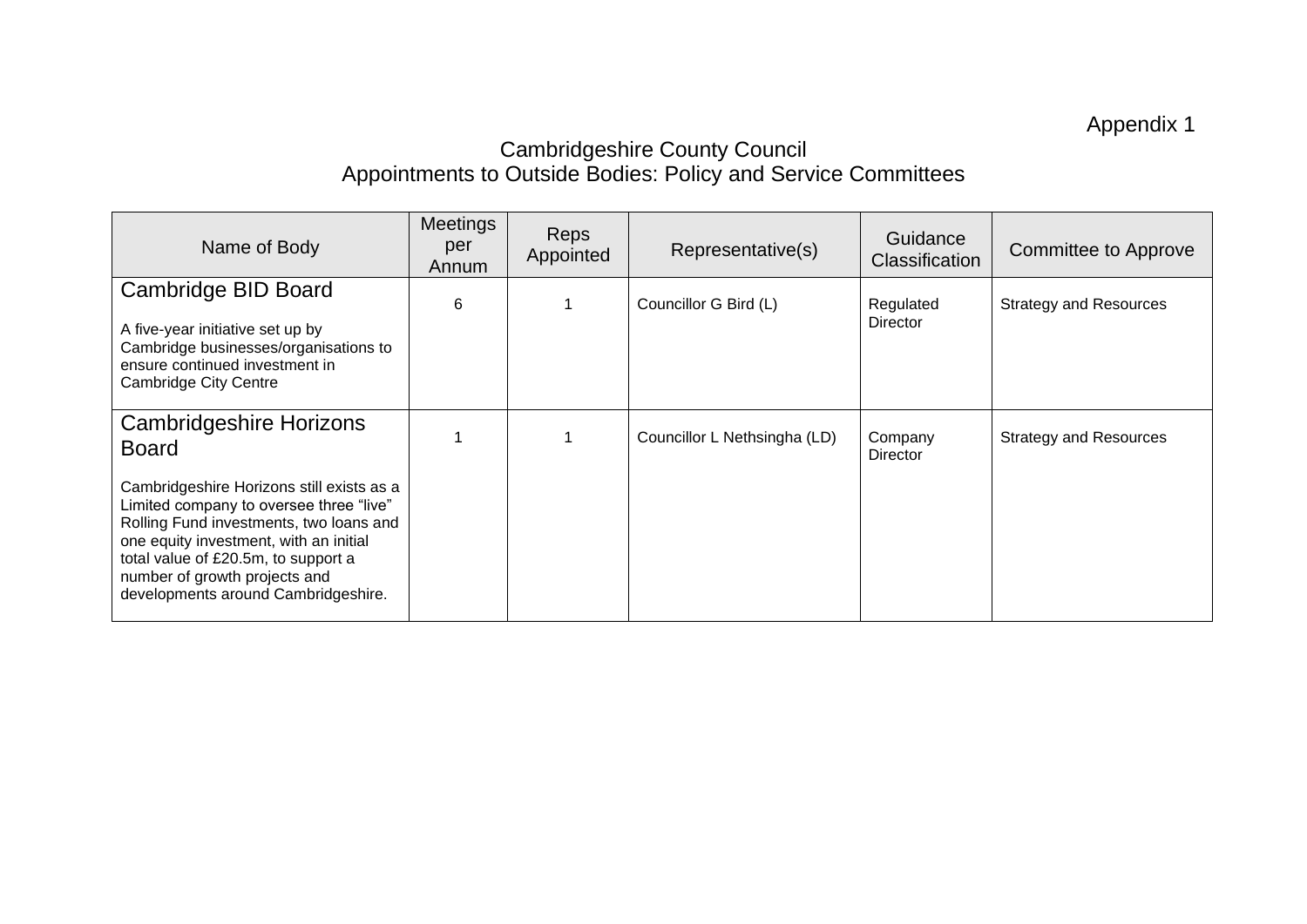| Name of Body                                                                                                                                                                                                                                                                                                                                                                      | <b>Meetings</b><br>per<br>Annum | <b>Reps</b><br>Appointed | Representative(s)                                                                                                                                | Guidance<br><b>Classification</b>             | Committee to Approve          |
|-----------------------------------------------------------------------------------------------------------------------------------------------------------------------------------------------------------------------------------------------------------------------------------------------------------------------------------------------------------------------------------|---------------------------------|--------------------------|--------------------------------------------------------------------------------------------------------------------------------------------------|-----------------------------------------------|-------------------------------|
| <b>England's Economic</b><br><b>Heartland Strategic Alliance</b><br>Group<br>Stretching from Swindon to<br>Cambridgeshire and<br>from Northamptonshire to Hertfordshire,<br>England's Economic Heartland brings<br>political and business leaders together<br>in a strategic collaborative partnership<br>with a shared commitment to realise the<br>region's economic potential. | <b>TBC</b>                      |                          | Councillor L Nethsingha (LD)<br>Substitute:<br>Councillor E Meschini (L)<br>[this appointment must be the<br>Leader or Deputy of the<br>Council] | <b>Other Public</b><br>Body<br>representative | <b>Strategy and Resources</b> |
| <b>ESPO Management</b><br>Committee<br>Purchasing and contracting service for 6<br>member Authorities.                                                                                                                                                                                                                                                                            | 4                               | $\overline{2}$           | 1. Councillor B Goodliffe (L)<br>2. Councillor N Shailer (L)                                                                                     | <b>Other Public</b><br>Body<br>Representative | <b>Strategy and Resources</b> |
| <b>ESPO Finance and Audit</b><br><b>Sub Committee</b>                                                                                                                                                                                                                                                                                                                             | $\overline{2}$                  |                          | Councillor B Goodliffe (L)                                                                                                                       | <b>Other Public</b><br>Body<br>Representative | <b>Strategy and Resources</b> |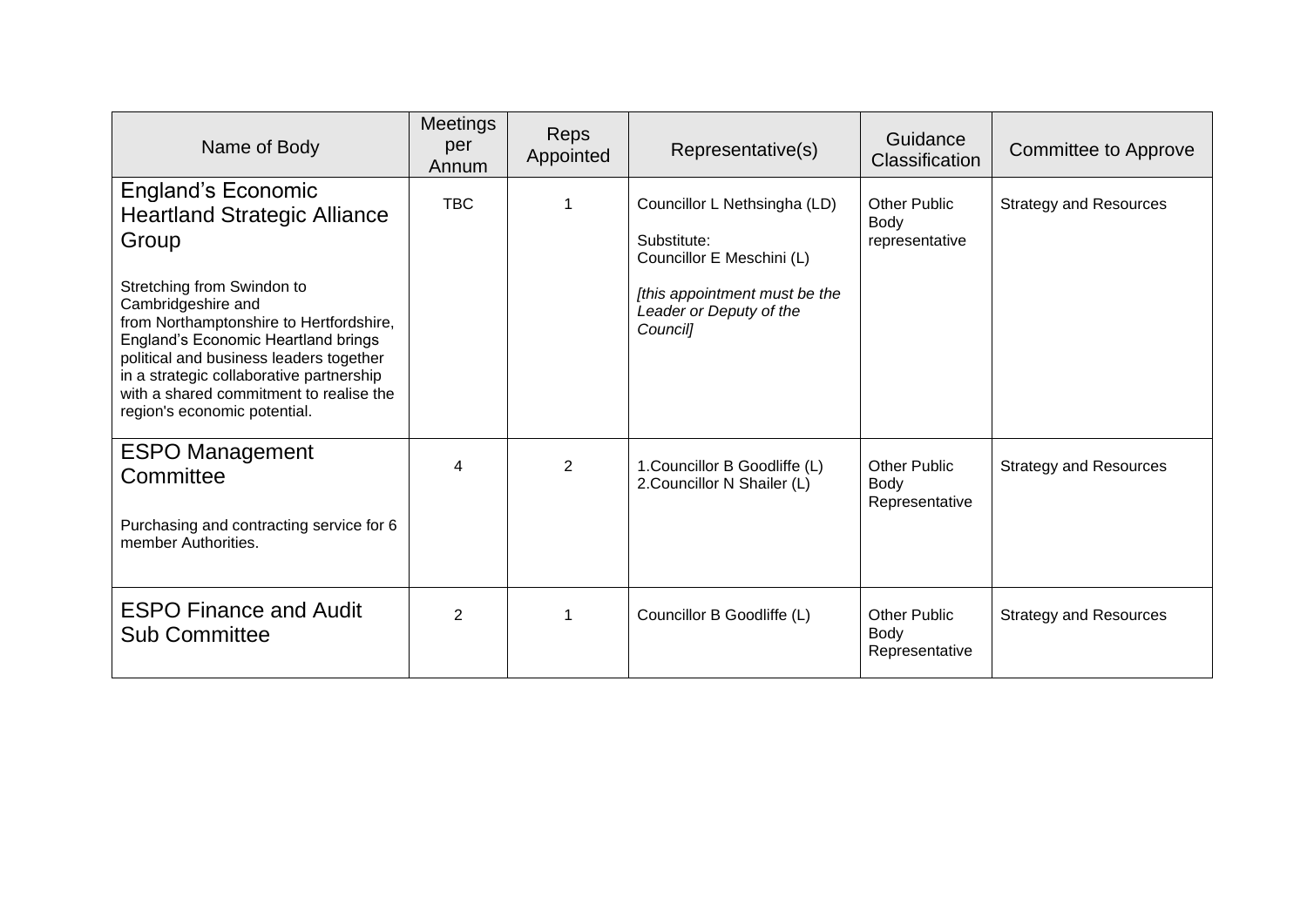| Name of Body                                                                                                                                                                                                                                                                                                                                                                                      | <b>Meetings</b><br>per<br>Annum | Reps<br>Appointed | Representative(s)                                                     | Guidance<br>Classification                                                                                                                                                                          | <b>Committee to Approve</b>   |
|---------------------------------------------------------------------------------------------------------------------------------------------------------------------------------------------------------------------------------------------------------------------------------------------------------------------------------------------------------------------------------------------------|---------------------------------|-------------------|-----------------------------------------------------------------------|-----------------------------------------------------------------------------------------------------------------------------------------------------------------------------------------------------|-------------------------------|
| <b>ESPO Shareholder</b><br>representative<br>Representing Cambridgeshire's<br>interests with respect to ESPO Trading<br>Limited                                                                                                                                                                                                                                                                   |                                 |                   | Councillor B Goodliffe (L)<br>Substitute.<br>Councillor N Shailer (L) | <b>Other Public</b><br><b>Body</b><br>Representative<br>(The Council<br>partly owns<br><b>ESPO Trading</b><br>Limited (less<br>than $20\%$ ) so<br><b>Cllr Howell is</b><br>the shareholder<br>rep) | <b>Strategy and Resources</b> |
| Huntingdon BID Board<br>BID is the town management vehicle for<br>Huntingdon. It is an arrangement where<br>businesses in a defined area agree<br>improvements they want to make, over<br>and above what the public agencies<br>have to do. The fund is ring fenced and<br>used solely to deliver the agreed set of<br>projects and activities voted on by the<br>businesses within the BID area. | 10                              |                   | Councillor T Sanderson (Ind)                                          | <b>Other Public</b><br><b>Body</b><br>representative                                                                                                                                                | <b>Strategy and Resources</b> |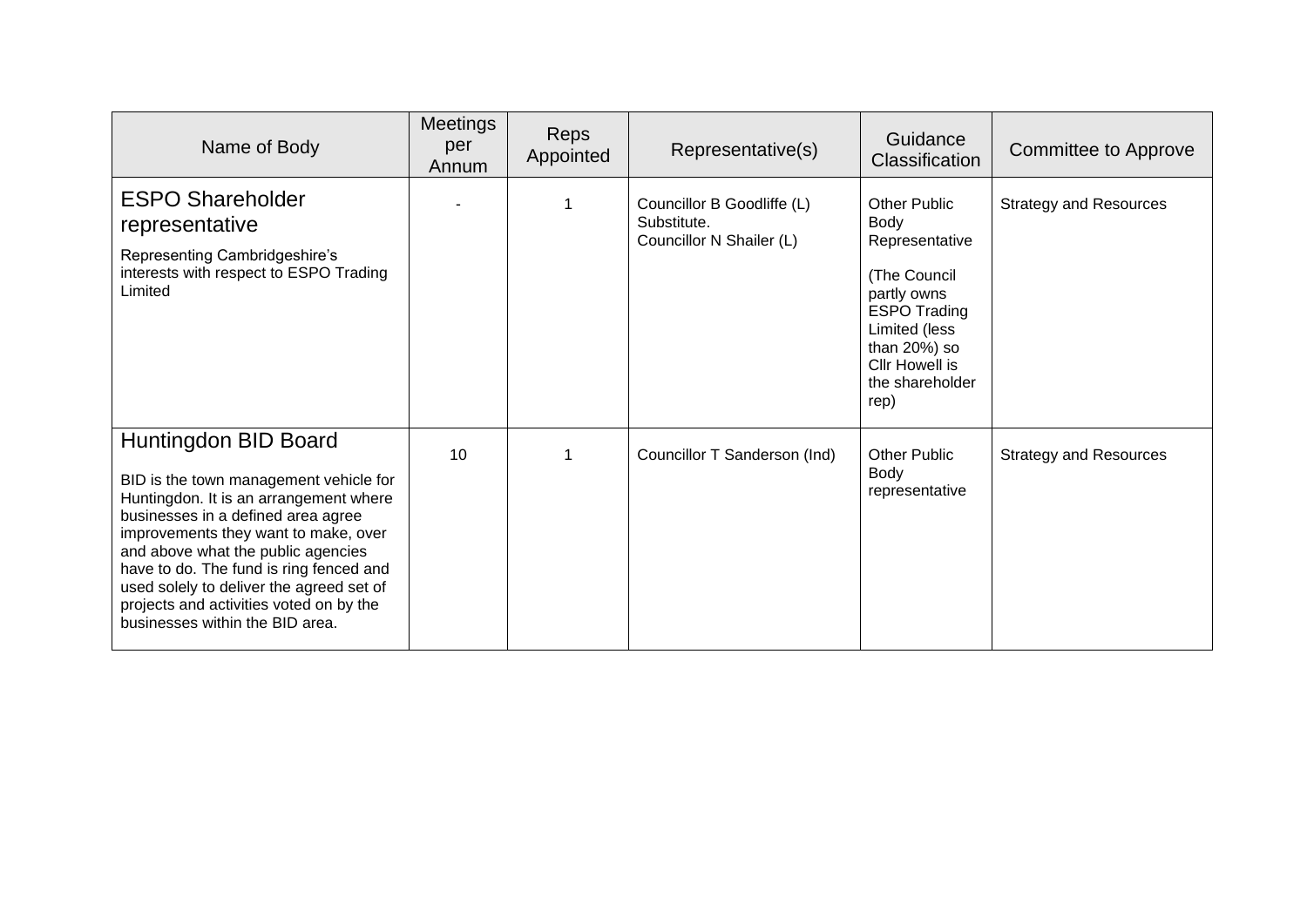| Name of Body                                                                                                                                                                                                                                                                                            | <b>Meetings</b><br>per<br>Annum | <b>Reps</b><br>Appointed | Representative(s)                                                              | Guidance<br><b>Classification</b>                                                                              | <b>Committee to Approve</b>   |
|---------------------------------------------------------------------------------------------------------------------------------------------------------------------------------------------------------------------------------------------------------------------------------------------------------|---------------------------------|--------------------------|--------------------------------------------------------------------------------|----------------------------------------------------------------------------------------------------------------|-------------------------------|
| <b>LGSS Law Limited</b><br>Company jointly owned by<br>Northamptonshire County Council,<br>Central Bedfordshire Council and<br>Cambridgeshire County Council to<br>provide legal services to the owner<br>councils and to other organisations<br>within the public sector and not for profit<br>sector. | 4                               |                          | Councillor E Murphy (LD)<br><b>Consultee Member</b>                            | <b>Other Public</b><br>Body<br>Representative<br>[Council's<br>representative<br>on a company it<br>part owns] | <b>Strategy and Resources</b> |
| This Land Board of Directors                                                                                                                                                                                                                                                                            | 12                              |                          | Councillor N Gough (LD)<br>Coterminous Officer<br>representative:<br>Steve Cox | Company<br>Director (Non<br>Executive<br>Director)                                                             | <b>Strategy and Resources</b> |